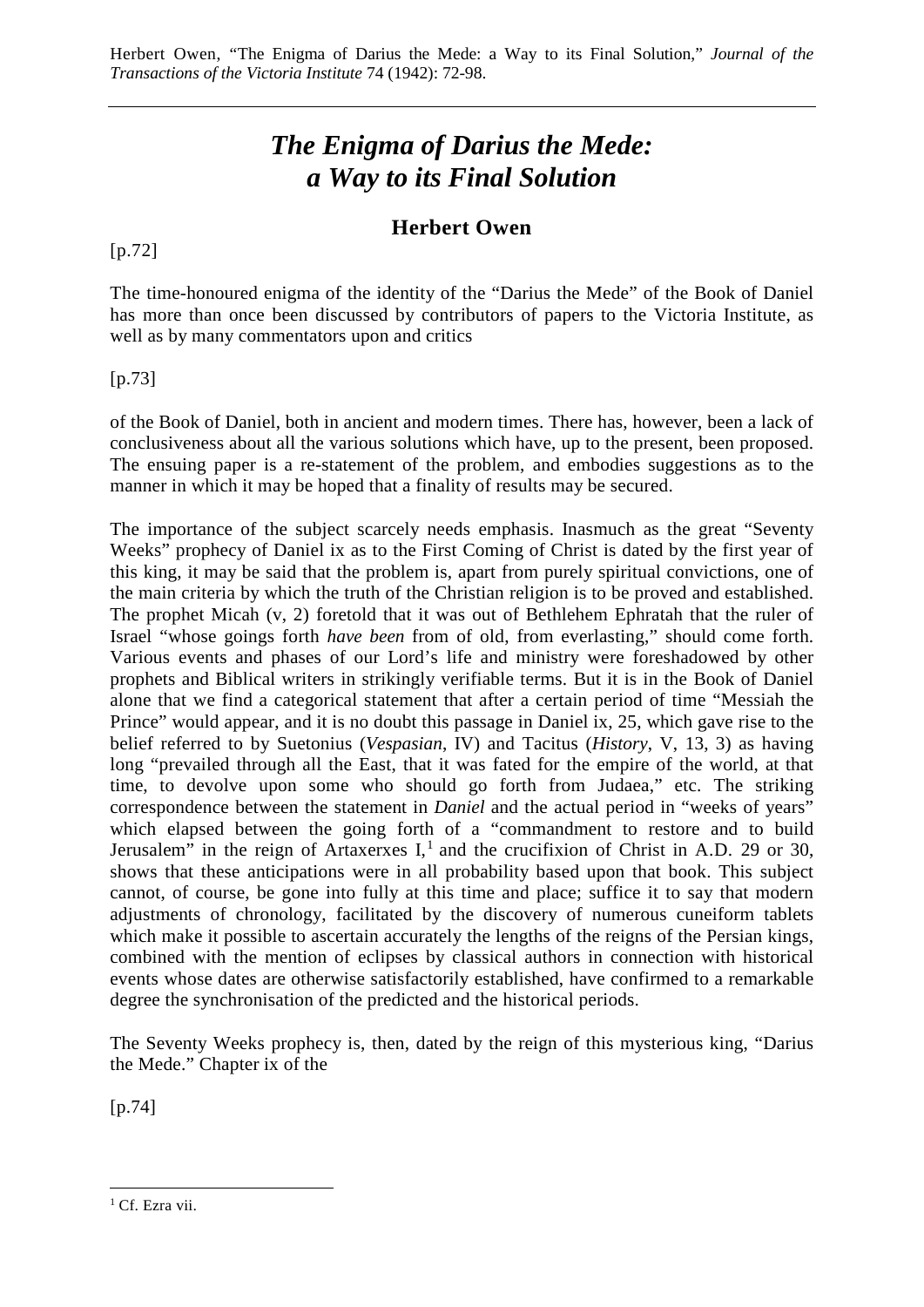Book of Daniel opens with these words: "In the first year of Darius, the son of Ahasuerus, of the seed of the Medes, which was made king over the realm of the Chaldeans.In the first year of his reign I Daniel understood," etc. It is a point particularly to be borne in mind that we read of no other year of his reign. According to the Jewish method of dating events, the "1st year" of a king ran from the date of his actual accession until the next New Year's Day,<sup>[2](#page-1-0)</sup> which was in March or April by our reckoning. When did "Darius" accede? Chapter v, verses 30 and 31, tells us that "In that night was Belshazzar the king of the Chaldeans slain. And Darius the Median took the kingdom, being about threescore and two years old." Chapter vi immediately goes on to tell of what happened immediately upon the change of rulers. That is to say, that Darius set over the kingdom a hundred and twenty princes, satraps or governors, and over these three presidents, of whom Daniel was first. Then comes the "den of lions" incident, led to by jealousy of Daniel among the other rulers caused by this preference. After this we are merely told (v. 28): "So this Daniel prospered in the reign of Darius, and in the reign of Cyrus the Persian." "Darius," then, was a ruler who reigned between the rulership of Belshazzar and that of Cyrus the Persian, or possibly the reigns of "Darius" and Cyrus might have been concurrent. The only other mention of "Darius" is in the first verse of chapter xi, where the angel, or "man" (as he is designated in chapter ix, 21), Gabriel, says: "Also I in the first year of Darius the Mede, even I, stood to confirm and strengthen him." It is to be noted, however, that in the Greek version of *Daniel* which has, since about the second century A.D., been included in the Greek translation of the Bible known as the Septuagint (LXX), the version of Theodotion, the name of Cyrus appears in this place (chapter xi) instead of that of "Darius." In the older Greek version, however, which was considered too different from the Hebrew-Aramaic version to be satisfactory for general reading, having been much enlarged and corrupted by additions and alternative readings in copying from MS. to MS., we also find "Cyrus," not "Darius."

We have little space to discuss the meaning of this appearance in some versions in chapter xi, 1, of "Cyrus" in place of

[p.75]

"Darius." We may suggest, however, that a certain amount of similarity of the names as written in certain scripts may have originated the change, after which the fact that the date might be the same whichever of the names were used could have prevented its alteration or possibly confirmed it. For if, as seems certain, the period during which "Darius" reigned was afterwards regarded as part of the reign of Cyrus (for the reign of Cyrus was later reckoned as beginning with the Fall of Babylon), the first year of "Darius the Mede" and the first year of Cyrus would mean the same thing.

There is also a feature in the Old Septuagint Version of Daniel ix, l, which perhaps ought to be mentioned. Instead of simply "In the first year of Darius" as in the Hebrew and in Theodotion's Greek version, we have here the additional word  $\epsilon \pi i$ , which gives the sense: "In the first year, in the time of Darius," which might mean: "In the first year (that is to say, of Cyrus, understood), while Darius was in power." Or, as it was translated into Syriac from the Old Greek Septuagint Version,<sup>[3](#page-1-1)</sup> "In the first year in the days of Darius." This would, of course, go to show that "Darius" did rule in the early part of the first year usually attributed

<span id="page-1-0"></span><sup>&</sup>lt;sup>2</sup> See the Talmud Tractate entitled *Rosh Hashanah*—"the Head," or beginning, "of the Year."

<span id="page-1-1"></span><sup>&</sup>lt;sup>3</sup> See Bugati's edition of Daniel according to the Septuagint version, as translated into Syriac, usually called the Syro-Hexaplar version: *Daniel secundum editionem LXX Interpretum ex tetraplis desumptum. Ex codice Syro-Estrangelo Bibliothecce Ambrosiance Syriace edidit*, etc. Mediolani, 1788.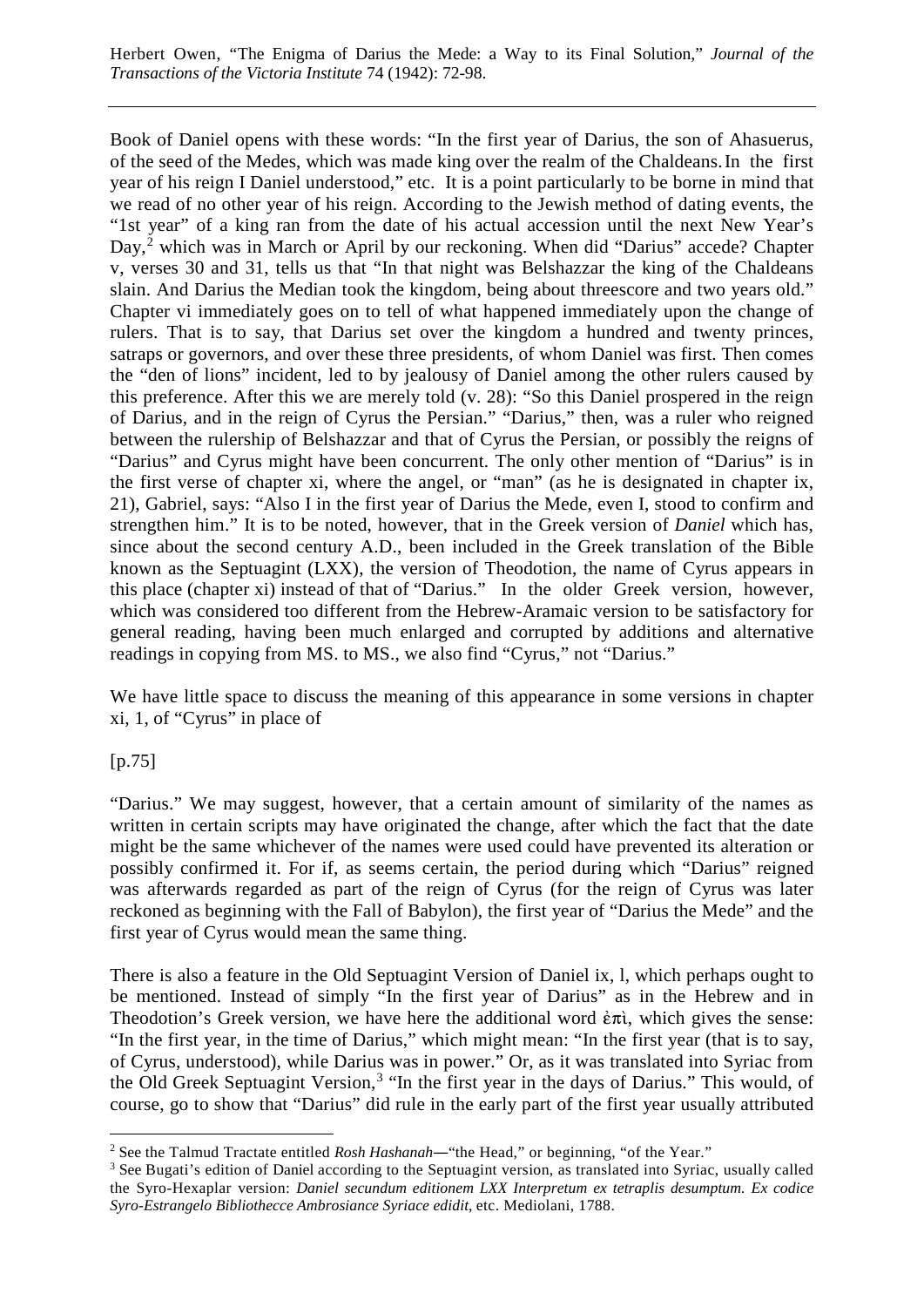to Cyrus. If some such intention of explaining the mention of Darius was not in the mind of the translator, then why should this extra word have been added? We shall see the importance of this when we are endeavouring to make the actual identification.

A still more important variation, however, in the Old Septuagint Version is the appearance in it of the name "Artaxerxes" in place of "Darius," in chapter v, 31. The Greek here gives the reading: "And Artaxerxes of the Medes received the kingdom, and Darius, full of days and glorious in old age." These words correspond with the "And Darius the Median took the kingdom, *being* about threescore and two years old," of the Hebrew-Aramaic and Theodotion's "Septuagint" version.

Now what can be the meaning of this extraordinary difference? A careless reader, unimpressed by the remembrance that, as Christians believe, the Holy Spirit has always watched over the integrity of the Scriptures, might at once adopt the conclusion

[p.76]

that the translator, being puzzled by the name "Darius" appearing in the Hebrew-Aramaic original, arbitrarily inserted "Artaxerxes" as a more probable (in his opinion) name. For those, however, who are prepared to consider the matter seriously, there are many considerations which militate against so hasty an assumption for instance, "Artaxerxes" is an even less probable name for a ruler between Belshazzar and Cyrus than is "Darius." The first Artaxerxes of Persia did not reign until Xerxes had succeeded for twenty-one years the thirty-sixth year of Darius I, who, of course, followed Cambyses, the son of Cyrus. If it be supposed that the name was suggested by the mention in the later chapter (ix) of Ahasuerus as the father of "Darius," it may be said that while "Xerxes" is the same name as "Ahasuerus," the proposal of Artaxerxes I, son of Xerxes, as successor of Belshazzar does not meet the difficulty at all; in fact, it increases it, he being a much later king. The most that might be hazarded is, that the appearance of the name as written in the MS. being translated gave some colour to the reading "Artaxerxes" suggested by the name "Ahasuerus," or Xerxes, following it in another place.

This supposition that the name is a misreading is, indeed, supported by the fact that the remainder of the verse also differs. "Full of days and glorious in old age" appears where we read "being about threescore and two years old" in the Hebrew-Aramaic Version and Theodotion. As to this, Dr. Charles, in his *Commentary on the Book of Daniel* (p. 148), marks the words "being about threescore and two years old" as "corrupt." He says: "As far back as the eleventh century of our age these words have been a serious difficulty to Jewish scholars (Rashi, etc.), since they imply that the father of Darius must have been a contemporary of Nebuchadnezzar when he plundered the temple. Besides, the mention of the exact age of Darius is without a parallel in the rest of the book. Further, these words do not appear in the LXX, which in their stead reads" (as before stated). Other commentators, also, have pointed out that the age of "Darius" is mentioned without any apparent reason, which is somewhat remarkable in so succinct a narrative where no other words appear to be wasted.

The state of the earliest MSS. in respect to this verse may, then, be briefly put as follows: There is a corruption in the Old Septuagint Version of Daniel in that the name "Artaxerxes" appears instead of "Darius." After the words "And Artaxerxes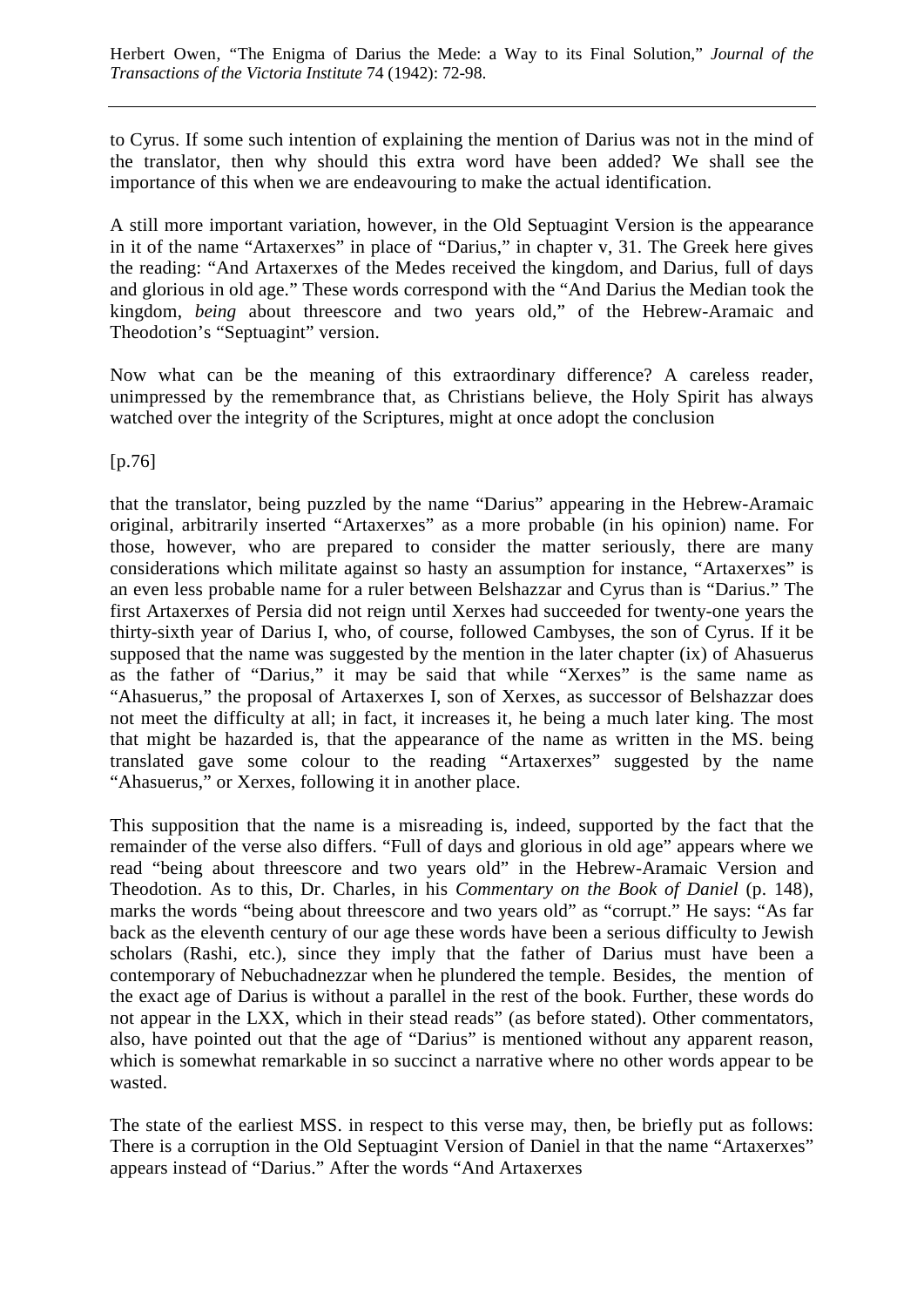[facing page 76]

" Old Hebrew" Lettering.  $(A$ bout 590 B.C.) (Elephantine Papyri,  $459 B.C.$ ) UGBARU.  $17218$  $199\lambda$ CAMBYSES.  $317377$  $-4999$ כנבוזי CYAXARES. ("UMAKUISHTAR.") ומכואשתר ASTYAGES.  $(``ISTUMEGU."')$ אשתמגו 379.TWF ARTAXERXES.  $($ " ARTAKHSHASASH.") (Elephantine Papyri.)  $w$ ta  $\tau$ 4 ארתחשםש (or "ARTAKHSHASTA.") (Ezra vii, 1, etc.) אותחשסתא DARIUS THE MEDIAN. (Daniel v,  $31.$ ) דריוש מדיא

"Aramaean" Lettering.

PLATE II.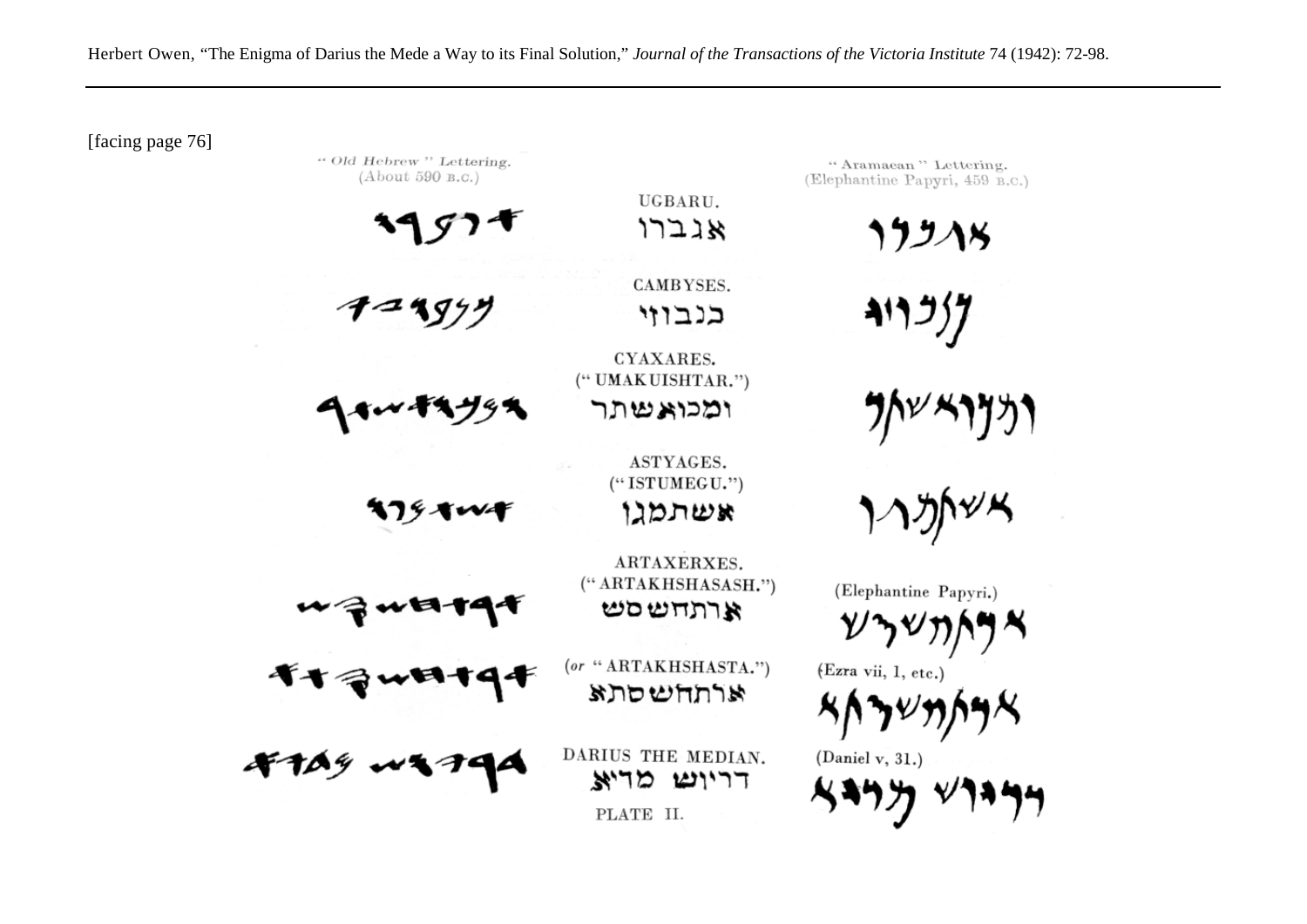### [Facing page 77]



#### PLATE I.

(PART OF PAPYRUS NO. P.62 DISCOVERED AT ELEPHANTINE (ASSOUAN), EGYPT. FROM SACHAU'S PLATE 55, LINE 12 AND ADJACENT. THE PAPYRUS IS A FRAGMENT OF AN ARAMAIC VERSION OF DARIUS I.'S INSCRIPTION ON THE ROCK AT BEHISTUN, PERSIA. ON THE RIGHT-HAND SIDE OF THE ABOVE, NOT QUITE HALF-WAY DOWN, IS BELIEVED TO BE THE NAME "GUBARUA SON OF MARDUNIYA," WHO HELPED DARIUS I. TO THE THRONE OF PERSIA.)

### [p.77]

of the Medes received the kingdom," we read "and Darius full of days and glorious in old age" instead of the clause giving the age.

The fact that the name "Darius" also appears in the Old Septuagint, preceded by the conjunction "and," does not necessarily mean that there were two rulers who "received the kingdom" at this time; but this device of using the conjunction is commonly met with in the MSS. to indicate an "alternative reading" or "doublet." Before the invention of printing, brevity was much more necessary in the reproduction of literary matter. Instead of a footnote, or marginal note, this method was frequently used and generally understood by the readers of ancient and more modern times. A number of examples are given in the Introduction to Dr. S. R. Driver's *Notes on the Hebrew of the Books of Samuel*. [4](#page-4-0) These double renderings ("doublets"), he says, in the Greek "are frequently connected by  $\kappa \alpha \iota$ " ("and"). To apply this teaching to our own particular case, the doubly-rendered passage itself begins with "And," so it may be that the two alternative readings are merely placed one after the other. Thus "And Darius full of days" may be the doublet of "And Artaxerxes of the Medes," while "glorious in old age" may be a further alternative reading for "full of days." Dr. Driver gives one instance where a second translation is inserted, without marginal or other comment, "correcting the strange mistranslation of LXX" in the text out of its proper place. Thus we need not be surprised if "And Darius full of days" is inserted in the Old Greek translation, not immediately after "And Artaxerxes of the Medes," which it apparently represents, but after the words "received the kingdom," thus completing the full

<span id="page-4-0"></span> <sup>4</sup> §4, 1, The Septuagint. a, (a), "Examples of Double Renderings." (Eighteen instances are given.)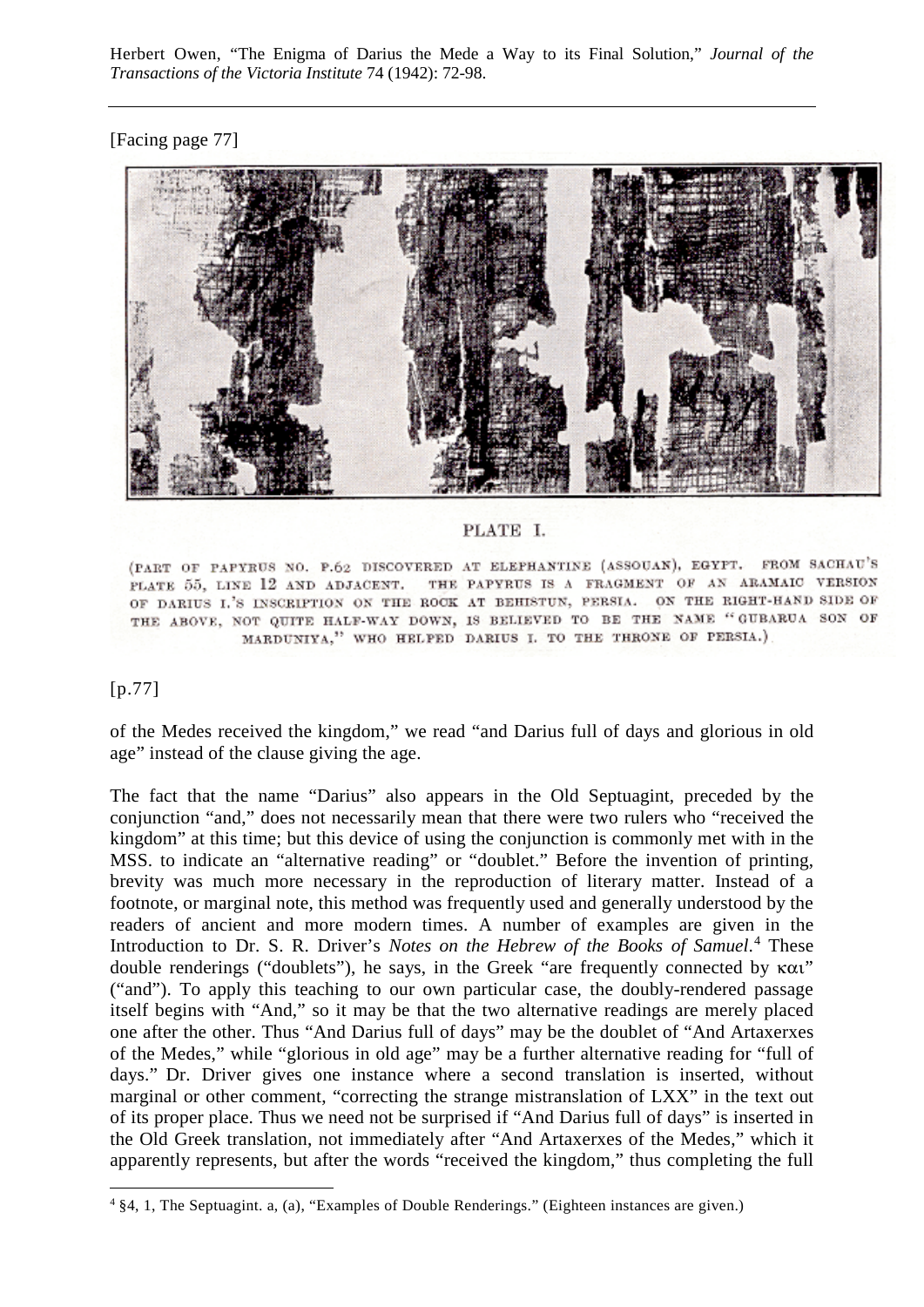sense of the passage before the alternative reading of the first part is appended. Dr. Driver further remarks that these "doublets" are peculiarly characteristic of Lucian's recension of the Septuagint. "When Lucian found in his MSS. two divergent renderings of a passage, he systematically combined them, producing thereby what would be called in the terminology of New Testament criticism, 'conflate' readings." This, then, is what may have happened in this particular section of Greek translation.

To illustrate the difficulties translators and copyists had to contend with in the reproduction of ancient MSS., we may here

[p.78]

consult Plate I, which is a photograph of part of one of the Aramaic papyri discovered at Elephantine, on the extreme southern boundary of Egypt. Flimsy papyrus was, of course, the ordinary writing material in the pre-Christian centuries. It will be realised from the photograph how easily MSS. became discoloured, partly obliterated, or even perforated or broken, thus giving rise to the necessity of guessing at the original wording of certain passages, and the giving of alternative readings. According to Nestlé,<sup>[5](#page-5-0)</sup> it was not until after its introduction by King Eumenes II at Pergamum in the second century B.C. that parchment came into any considerable use as a writing material.

One further variation in the Old Greek Version should be mentioned before we pass on to the next part of our subject. In Daniel vi, 28, where the ordinary versions have: "So this Daniel prospered in the reign of Darius, and in the reign of Cyrus the Persian," the Old Septuagint has: "And king Darius was added to his race, and Daniel was set over the kingdom of Darius, and Cyrus the Persian received his kingdom."

Here, again, it is a matter for lively speculation as to how this wording was arrived at in the Old Septuagint. Here we must, for the sake of brevity, satisfy ourselves with the remark that here Daniel, already appointed as the "third" in the kingdom (v, 29, and vi, 3), is actually made to take over the kingdom at Darius' death, Cyrus also being said to receive his kingdom. Possibly it may merely indicate the hopeless condition of various MSS. that were copied from time to time, attempts at rational renderings leading to this reading; but the fact that such a rendering was possible goes to show that the "kingdom" which Darius had was regarded by these early translators as a temporary or subsidiary one, being capable, in fact, of being handed over to a high official such as Daniel, as a preliminary, perhaps, to being taken over formally by Cyrus himself. This being the case, it is easier for us to imagine an individual like "Ugbaru, the Governor of Gutium," mentioned in the Nabonidus Chronicle tablet $^6$  $^6$  as

[p.79]

<span id="page-5-0"></span> <sup>5</sup> See his Introduction to the *Textual Criticism of the Greek New Testament*, p. 36, and Note *a*. Its manufacture was owing to the prohibition by Ptolemy Epiphanes, King of Egypt, of the export of papyrus to Asia Minor. The word "parchment" is derived from the name of the city, Pergamum (Pergamos), where its use was first encouraged.

<span id="page-5-1"></span><sup>6</sup> See Vol. XLVI of this *Journal* (1914), pp. 186ff., "The Latest Discoveries in Babylonia," by Dr. T. G. Pinches. The most up-to-date translation of the tablet is that by Mr. Sidney Smith, M.A., in his *Babylonian Historical Texts* (1924).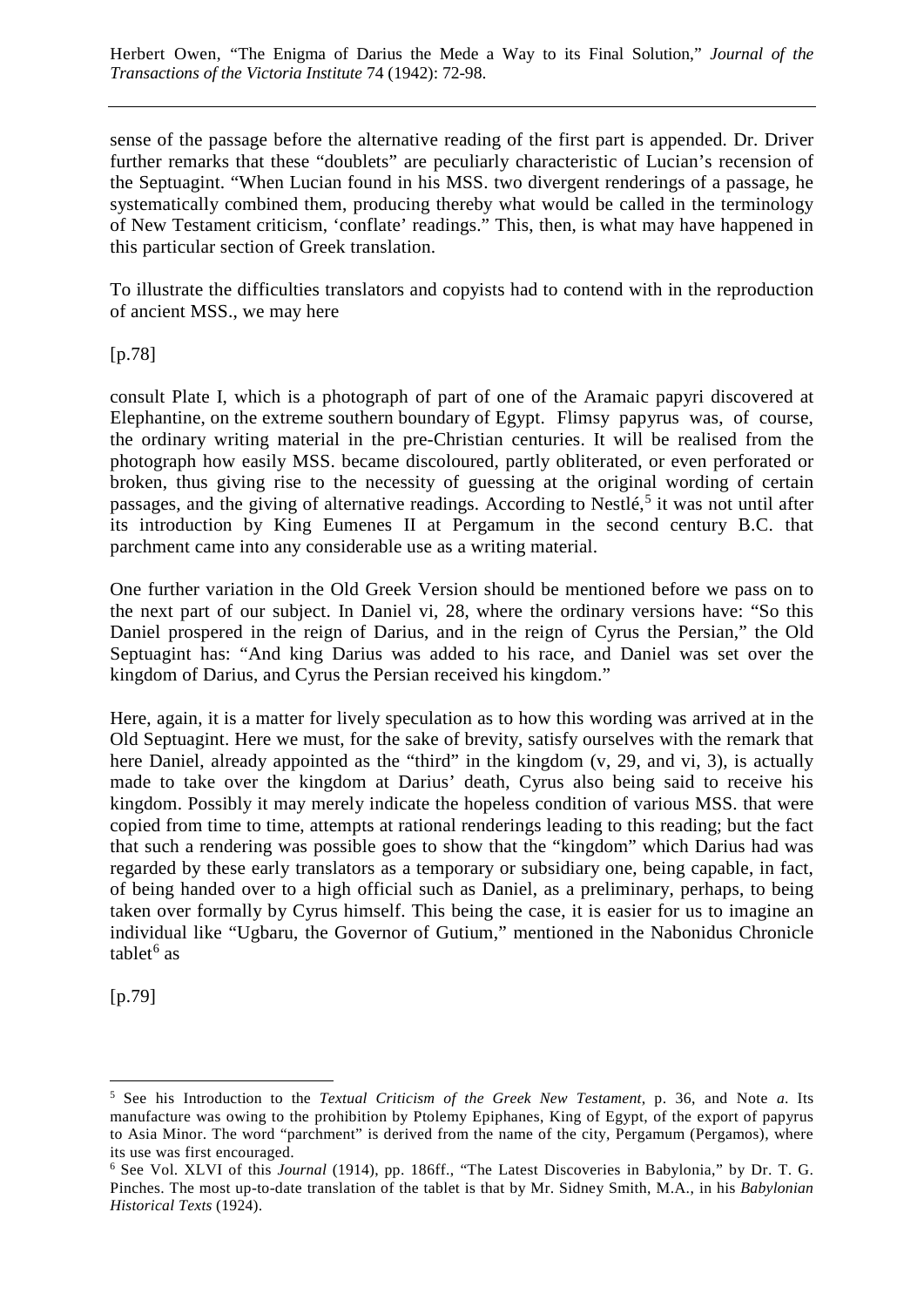entering Babylon with the troops of Cyrus seventeen days before the entry of Cyrus himself, being temporarily regarded and named as a king by a Hebrew prophet in high office, such as Daniel is described as being in the book of Daniel.

The late Dr. T. G. Pinches, who first translated the Nabonidus Chronicle tablet, always regarded this "Ugbaru" and the "Gubaru" of line 20 of column III as one and the same person, identifying him, as the transliteration into Hebrew of the latter name certainly permits, with the Gobryas mentioned in the historical romance of Xenophon known as the *Cyropaedia*, as well as with the "Darius the Mede" of Daniel.<sup>[7](#page-6-0)</sup> As to whether the "Ugbaru" and the "Gubaru" of the Nabonidus Chronicle actually are one and the same person has had doubt thrown upon it more recently by Mr. Sidney Smith, M.A., of the British Museum, who, in agreement with some other Assyriologists, reads line 22 of the Chronicle "Ugbaru died." This line had been taken by Dr. Pinches to mean that "Ugbaru," or Gobryas, "made an attack on some portion (? the citadel)" of Babylon which still stood out, as a result of which "the son of the king died."

"The son of the king" (line 23) had been originally read by Dr. Pinches as "the king," the sign preceding the word "king" being doubtful. Mr. Sidney Smith<sup>[8](#page-6-1)</sup> says that the traces upon the tablet favour the translation: "the wife of the king died;" "the son of the king," which had been accepted by Dr. Pinches after it had been thus interpreted by Hagen, a German Assyriologist, being impossible. "The son of the king" was, of course, Belshazzar, and if the reading "wife" in line 23 is to be accepted as correct there is, of course, no reason why Belshazzar should not have been killed on the night when "Ugbaru, the Governor of Gutium, and the troops of Cyrus" first "entered Babylon without a battle" (line 15), that is to say, about twenty-five days earlier than the death of "Ugbaru," on the night of Marcheswan II. The words previously translated, or rather "restored," as to the attack on Babylon, Mr. Smith reads as: "In the month of," *i.e*., as the first part of a date of

[p.80]

the king's wife's death. Also, there was no reason why Belshazzar's death should necessarily be mentioned in this extremely brief Chronicle, more especially as he is not described in that document as the king. On the other hand, the very fact that he is not there so regarded, but is described as the Chaldean king in the book of Daniel, helps us to understand why, in the latter book, an individual is referred to as "king Darius" who, like Belshazzar, may never have been looked upon generally as the official king. In the Nabonidus Chronicle, of course, although Nabonidus, the father of Belshazzar, is stated to have been secluded for several years in a palace built by him in the oasis of Tema, many miles out in the Arabian desert, he is constantly referred to as the king, as is the consistent custom in dating the many hundreds of cuneiform tablets of Nabonidus' reign. With the capture of Babylon on Cyrus' behalf the rulership of both Nabonidus and Belshazzar came to an end. For a high official, such as Daniel is represented as being in the book of Daniel, the question would immediately arise: "Who is now king?" and for one who had evidently regarded Belshazzar as such it would surely not seem unreasonable to date a rapid note of a remarkable psychological experience, a predictive prophecy revealed through the agency of

<span id="page-6-0"></span> <sup>7</sup> See Dr. Pinches' paper in Vol. XLIX (1917) of this *Journal*, "From World Dominion to Subjection: the Story of the Fall of Nineveh and Babylon." p. 122.

<span id="page-6-1"></span><sup>8</sup> See Vol. XLVI of this *Journal* (1914), pp. 186ff., "The Latest Discoveries in Babylonia," by Dr. T. G. Pinches. The most up-to-date translation of the tablet is that by Mr. Sidney Smith, M.A., in his *Babylonian Historical Texts* (1924).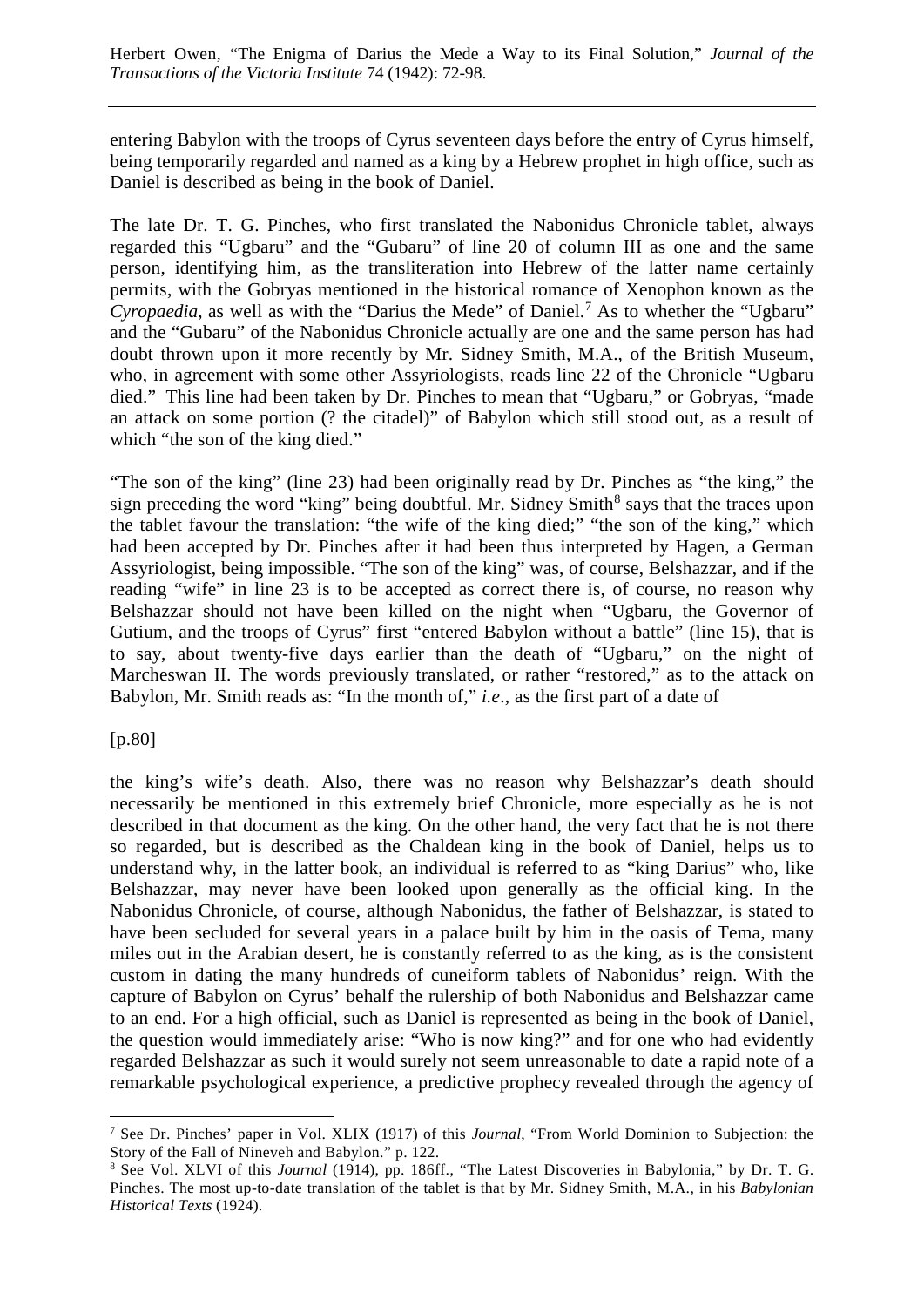a spirit or angel named Gabriel (Daniel ix, 21) during this critical interlude, by " the first year " of the ruler who was now, even if only for two or three weeks, actually exercising all the functions of a despotic eastern king. The term "military dictator" had not yet, of course, been invented. As to whether the exact wording of verse 1 of chapter ix of Daniel has come down to us uncorrupted as apart from the name "Darius" is too lengthy a subject to be entered upon here and now. We must satisfy ourselves with as near an approximation as possible to the probabilities, and say that if Daniel received the prophecy at this time, and did not date it by the reign of Cyrus, then he would do so by the name of the ruler who was undoubtedly exercising all the functions of government. The "Gubaru" of line 20, column III, of the Nabonidus Chronicle is there said to have "appointed governors in Babylon," which seems at the same time to identify him with the new ruler who, in Daniel vi, 1, is said to have "set over the kingdom an hundred and twenty princes," and to point to the possibility of his being the same person as the "Ugbaru" of lines 15 and 22.

Besides the identification of "Darius the Mede" with

[p.81]

"Ugbaru," "Gubaru," or Gobryas, so stoutly advocated by the late Dr. T. G. Pinches, strong cases have been made out in favour of Cyaxares, son of Astyages, a king of Media whom we meet with nowhere but in the pages of Xenophon's *Cyropaedia*, and of Cambyses, son of Cyrus. The first of these identifications will be familiar to readers of the *Journal of the Victoria Institute* through the able papers of the Rev. Andrew Craig Robinson, M.A.<sup>[9](#page-7-0)</sup> As apart from a decisive test such as I propose, the only strong objection to Cyaxares is that nowhere else, throughout the whole range of ancient literature and of archaeological discovery, is such an individual alluded to. It was Istumegu, or "Astyages," who was king of Media at the time of Cyrus' rise to power in Medo-Persia according to the Nabonidus Chronicle, and also Herodotus, who says that Cyaxares was the name of Astyages' father, who was the ally of Nabopolassar, the father of Nebuchadnezzar, in the destruction of Nineveh (612 B.C.). Another point which throws discredit upon the *Cyropaedia* as being absolutely truthful to history is that Xenophon says that Gobryas gave his daughter in marriage to "Hystaspas," whereas according to Herodotus, $10$  the daughter of Gobryas was the wife of Darius the son of Hystaspes, and had borne him three sons before Darius came to the throne of Medo-Persia after the death of Cambyses, son of Cyrus. Perhaps the most striking variation from known history in the *Cyropaedia*, however, is that Xenophon makes the father of Cyrus, Cambyses, to be alive at the taking of Babylon: in fact, Cyrus is said to obtain his father's consent to his marriage with the daughter of Cyaxares after the settlement at Babylon: whereas in the Nabonidus Chronicle we read of Cambyses, son of Cyrus, already grown, taking a leading part in the New Year's Day ceremonial next after that event.<sup>[11](#page-7-2)</sup> In spite of the fact, therefore, that Xenophon truly represents the father of Cyrus as a king,  $^{12}$  $^{12}$  $^{12}$  a fact which is confirmed by the cuneiform inscriptions, whereas Herodotus and Ctesias describe him as a noble only, or even as of common rank, we must regard the Cyropcedia as a real romance, and not to be trusted as exactly true in every particular.

[p.82]

<span id="page-7-1"></span><span id="page-7-0"></span> <sup>9</sup> See *Journal of Transactions of the Victoria Institute*, Vol. XLVI (1914), p. 9f., and Vol. LIV (1922), p. 1f. <sup>10</sup> VII, 2.

<span id="page-7-2"></span><sup>11</sup> Xenophon, *Cyropaedia*, VIII, c. iv; v, 19 and 28. Nabonidus Chronicle (Smith), Col. III, lines 24-28.

<span id="page-7-3"></span> $12$  Xenophon, as above, I. c. ii, 1; VIII, v, 22, etc.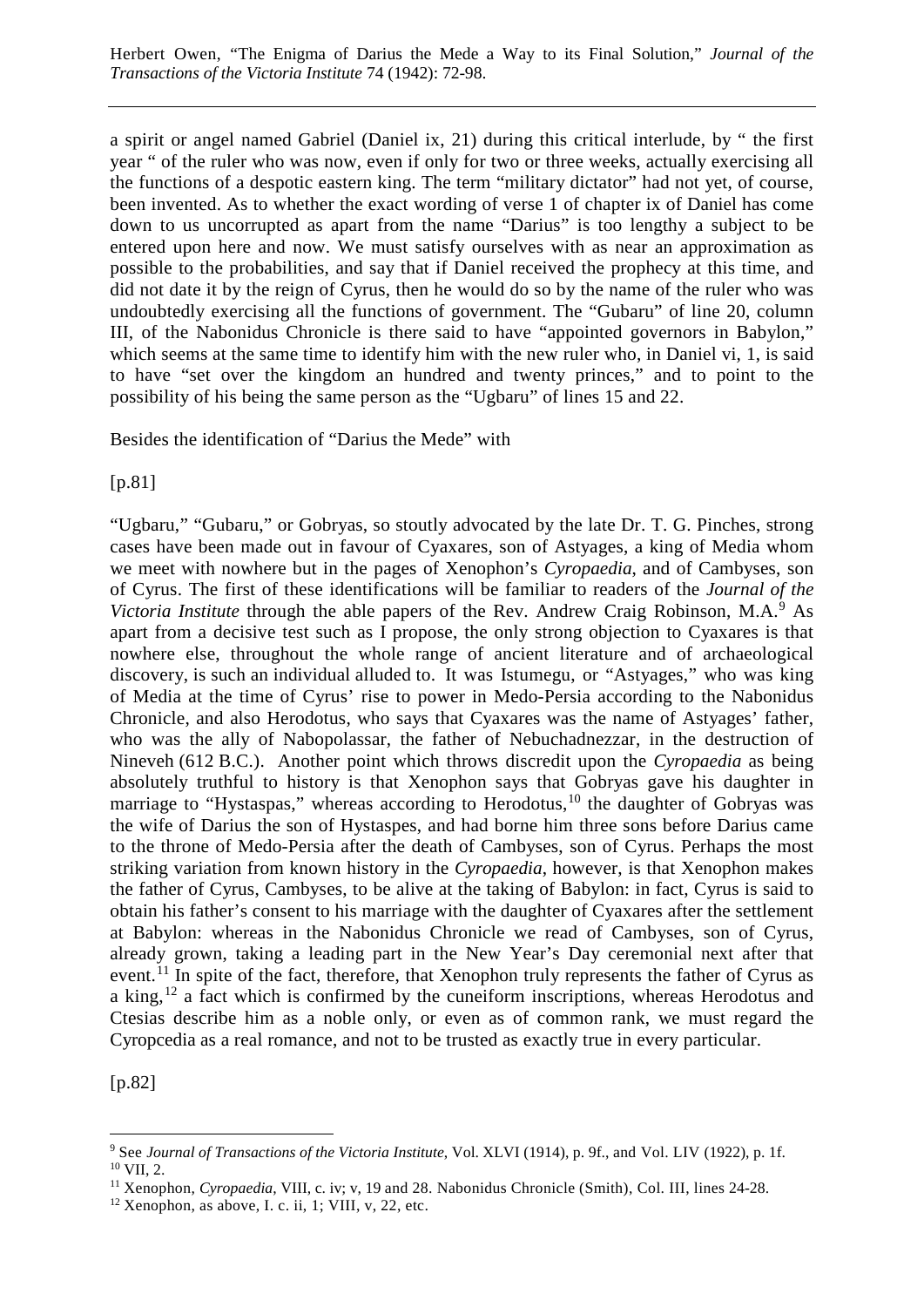The identification with Cambyses, son of Cyrus, is advocated by the Rev. Chas. Boutflower, M.A., in his book, *In and Around the Book of Daniel*. It seems perfectly true from the cuneiform tablets that Cambyses was king of Babylon concurrently with his father, Cyrus, some tablets being dated in the first year, Cambyses king of Babylon, Cyrus king of Countries, for about nine months from the New Year's Day following Cyrus' conquest of Babylon. Cambyses, however, could not have been sixty-two years old at that time, as Darius the Mede is stated to have been in Daniel, v, 31. Mr. Boutflower shows that a very possible corruption in the MSS. would have been to read "62" for "12" in Hebrew notation. On the other hand, the Old Greek Version says that "Darius" was "full of days and glorious in old age," though it omits his exact age.

Dr. C. H. H. Wright, in his *Daniel and His Prophecies*, published in 1906, discusses the matter in some detail. He adjudges "considerable probability "to Dr. Pinches' conjecture that Gobryas was Darius. Professor H. H. Rowley, in his *Darius the Mede and the Four World Empires in the Book of Daniel*, published in 1935, gives a very complete account of the views of previous writers, but takes up the ultra-critical standpoint, and thinks that the most insuperable difficulty of the Gobryas theory consists in there being "no evidence that Gobryas bore the title of king." The distinguished archaeologist Ernst Herzfeld seems to be of the opinion that "the satrap of a province" (which is what Gobryas, as Governor of Gutium, actually was in the Persian language) was, among the Medes and Persians, "a simple king," the supreme Median ruler having been entitled "great king, king of kings."<sup>[13](#page-8-0)</sup> This view would appear to render such an objection somewhat less forcible.

Professor R. P. Dougherty, of Yale, dealt exhaustively with the now extensive cuneiform and other material relating to Belshazzar in his comprehensive work, *Nabonidus and Belshazzar* (1929).

Dr. R. D. Wilson, of the Princeton Theological Seminary, in his *Studies in the Book of Daniel* (1917), gives many reasons why Gobryas, or "Ugbaru," appears to have been the original of "Darius the Mede."

Professor James A. Montgomery, in his volume on *Daniel* in the International Critical Commentary, sums up the work of

[p.83]

these last writers by saying that they exhibit "the reaction toward recognition of a far greater amount of historical tradition in the book than the older criticism had allowed―a position maintained in this commentary."

Which, now, of these three individuals―"Ugbaru" (or "Gobryas"), Cambyses, or Cyaxares―can be the original of "Darius the Mede," or "Median"? In seeking the answer to our question we should not leave entirely out of account the "Astyages" of the Apocryphal book, *Bel and the Dragon*. Verse 1: "And king Astyages was gathered to his fathers, and Cyrus the Persian received his kingdom." Here we seem to have confirmation of the misreading or "corruption" theory. For Astyages was the name of a Median king, in Xenophon's *Cyropaedia* father of the mysterious Cyaxares, and in Herodotus<sup>[14](#page-8-1)</sup> the son of the Cyaxares who, with Nabopolassar, father of Nebuchadnezzar, destroyed Nineveh in 612

<span id="page-8-1"></span><span id="page-8-0"></span> <sup>13</sup> See *The Archaeological History of Iran*, by Ernst E. Herzfeld, D.Phil. (1935), pp. 24 and 76. <sup>14</sup> I, 46, 73, 107.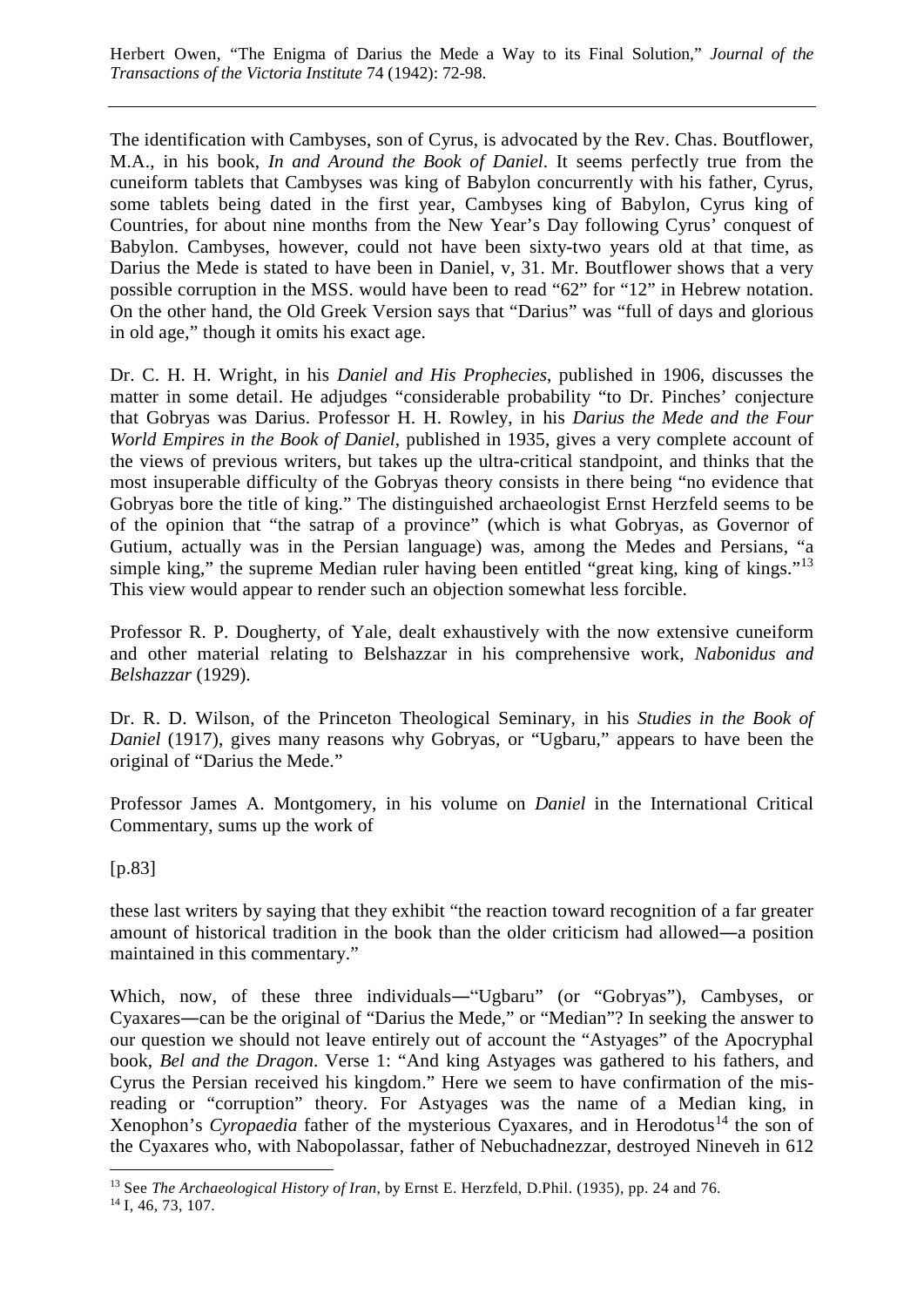B.C.[15](#page-9-0) *Bel and the Dragon* says that Cyrus the Persian received his kingdom from him. Obviously, then, according to this Apocryphal book, this "Astyages" is the same person as "Darius the Mede" and the "Artaxerxes" of the Old Septuagint Version.

It will be noticed that both "Astyages" and "Artaxerxes" begin with the letter "A." In Hebrew or Aramaic they would also begin with "A," or "Aleph." Now, curiously enough, "Ugbaru," if written in Hebrew or Aramaic letters, would begin with the "Aleph," or "A." The tyro will say," But 'Ugbaru' begins, not with 'A,' but with 'U.'" This is true, so far as English, or Latin, letters are concerned; but in Hebrew-Aramaic short "U" could only be written by the use of the "Aleph," or "closed," or "silent" aspirate  $(\aleph)$ . After the "Massoretic" period, say by about A.D. 600, the "short U" sound would be more fully expressed by the insertion of three dots in a small oblique line under the Aleph, thus,  $\aleph$ , U. If "long U " could be inserted here, then another letter, Vav,  $\lambda$ , which answers for either "long U" or "long O" would be used; but here there is no question of this, as the syllable to be reproduced is "Ug-," and this, occurring at the *beginning* of a word written in Babylonian, Hebrew or Aramaic, would undoubtedly be pronounced with the "short U."

[p.84]

"Ugbaru," then, would be written "אֲבָּרוֹ" with "short U" at the beginning, and "long U" at the end, Hebrew being read from right to left, not from left to right.

"Cambyses" does not appear in the Bible, but in the Elephantine Papyri<sup>[16](#page-9-1)</sup> it is written yzwbnk which is, of course, "Canbuzi," not "Cambuzi" as we should expect.

"Cyaxares" is a Greek form. The name is represented in the Persian cuneiform section of the Behistun Inscription<sup>[17](#page-9-2)</sup> by "Uvakhshatra," which is rendered "Umakuishtar" in the Babylonian section. This would most probably be rendered in Hebrew or Aramaic letters ומכואשתר.

"Astyages" would probably be written "אשתוגו" or אשתמגו". "Istumegu," as it is spelt in Babylonian cuneiform in the "Nabonidus Chronicle" tablet.

"Artaxerxes" would, we presume, usually be written as we find it in the Book of Ezra (vii, 1): ארתחשסהא, "Artakhshasta," or שטחהא, "Artakhshasash," as we find it in the Elephantine Papyri.<sup>[18](#page-9-3)</sup>

"Darius the Median," which represents the "Artaxerxes" of the Old Greek, is, on the other hand, written in the Hebrew Bible with the lettering  $\mathbf{S}\text{-}\mathbf{W}$ 

Now it is absolutely impossible, in a very short time, or with inadequate space, to enter in detail into all the possibilities in regard to the writing of these names in the various types of lettering which existed from the time when we believe the prophet Daniel lived and the time

<span id="page-9-0"></span><sup>&</sup>lt;sup>15</sup> See C. J. Gadd, M.A., *The Newly-Discovered Babylonian Chronicle* (British Museum Publication, 1923); and *The Fall of Nineveh*, reprinted from *Proceedings of the British Academy*, Vol. XI, 1923.

<span id="page-9-1"></span><sup>16</sup> See Sachau, *Aramäische Papyrus* (1911), pp. 15, 29 and 219. Plates I, 13; IV, 3, 5; LIX, 1, 6.

<span id="page-9-2"></span><sup>17</sup> See King and Thompson, *The Behistun Inscription of Darius I*.

<span id="page-9-3"></span><sup>18</sup> See A. H. Sayee and A. E. Cowley, *Aramaic Papyri Discovered at Assuan* (1906).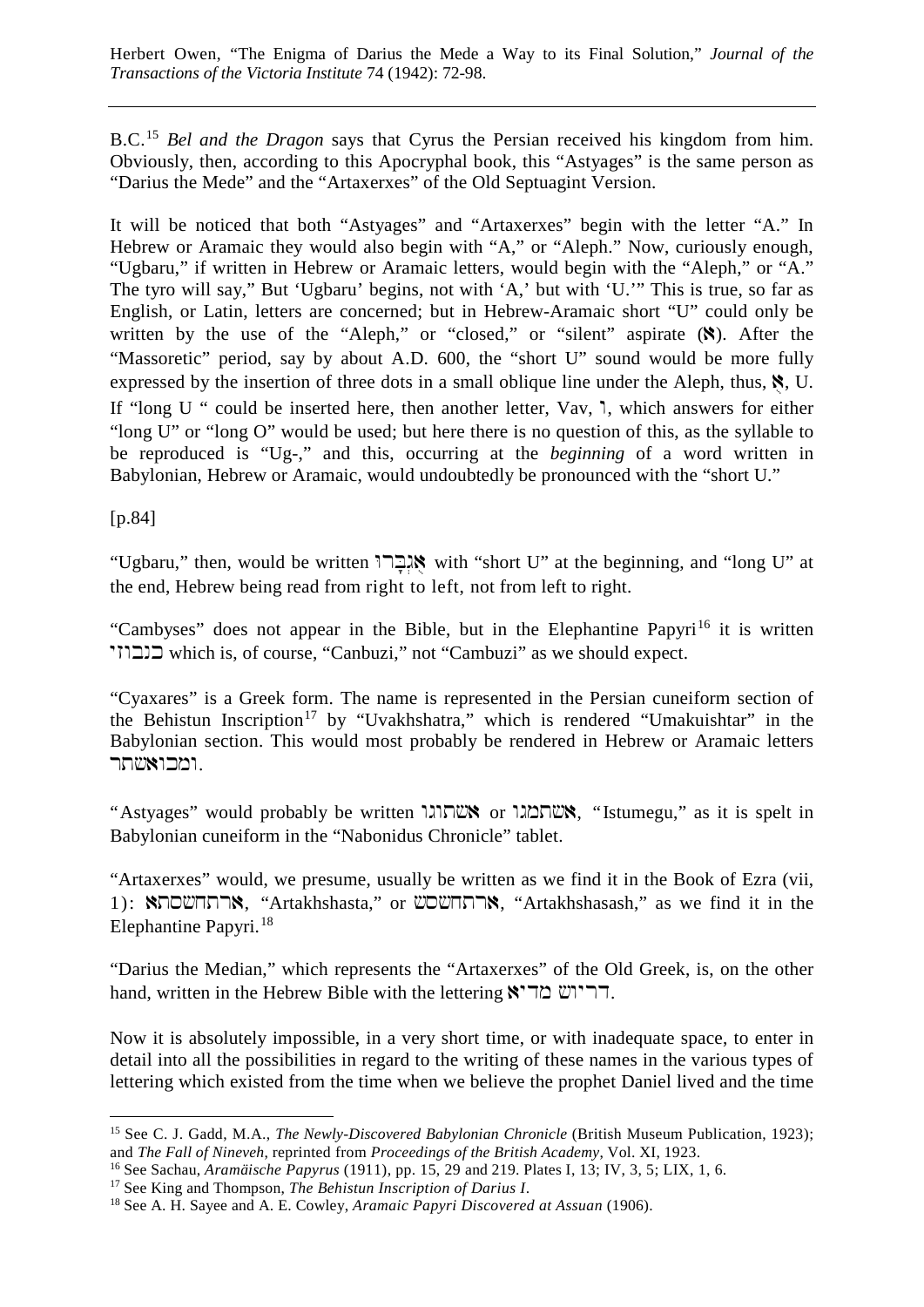when the completed Book of Daniel was first translated into Greek. It is, however, possible to glance over the most likely course of events, and to indicate the lines upon which some kind of result may be arrived at.

If we refer to the ninth chapter of Daniel, we see that this purports to be an account, related in the first person, of how the Seventy Weeks prediction was received. This prophecy, as we said at the outset, is actually dated in the First Year of Darius the son of Ahasuerus, of the seed of the Medes. We may therefore assume that the account was written down originally at that time, and can consequently date it at October (since it was after the 16th of Tisri, according to the Nabonidus Chronicle

[p.85]

tablet), 539 B.C.<sup>[19](#page-10-0)</sup> Here, then, we have a point of actual origin for the mention of Darius, or whatever name was first written there. The corruption to Artaxerxes in the Old Septuagint, however, occurs in chapter v, 31, where the account, written in the third person, of the death of Belshazzar and the taking over of the kingdom by "Darius the Median" first appears in the order of the book.

Now whether both chapters were originally written by Daniel himself or not, the natural course of events would be for the "literary remains" of the prophet to be gathered together soon after his death, and for what seemed the most important of them to be retained at each time of copying. We can then suppose that someone like Ezra the scribe, who by Jewish tradition re-wrote, or re-edited, the Scriptures about the middle of the fifth century B.C., or say about eighty years after the fall of Babylon, would put the book containing the work of the prophet into order for copying together with the whole collection of Hebrew Scriptures, which then began to take the appearance of the modern Hebrew Bible. One or two books, such as Malachi and Ezra and Nehemiah, would have to be added later. But if Daniel actually did represent the life and writings of a Hebrew prophet of the Captivity period, it must have been in existence by that time. We have no time at present to discuss the detailed remarks of the critics, or as to how part of *Daniel* came to be written in Aramaic and part in Hebrew. We have before us the undeniable facts of our Lord's advent at the time indicated by the Seventy Weeks prophecy, and that both chapters ix and v of *Daniel*, one of which dated the prophecy by, and the other actually first introduces, the name Darius, were undoubtedly in existence before His time. Also that the corruption to "Artaxerxes" occurs in the oldest Greek translation of chapter v, and must be accounted for in some adequate fashion.

The writer has devoted much time to researches into the possibilities, and likelihoods, of this question for the last fifteen years or more. In the course of this time he has made a careful comparison of the names involved, written in all the various styles of handwriting which prevailed from the period of Daniel's early life down to the time of our Lord, by which time the Book of Daniel had long been recognised as one of the Jewish Scriptures. In Plate II a comparison is provided of these names as written

[p.86]

<span id="page-10-0"></span> $19$  Now definitely fixed, by astronomy and the tablets, as the year of the fall of Babylon to Cyrus.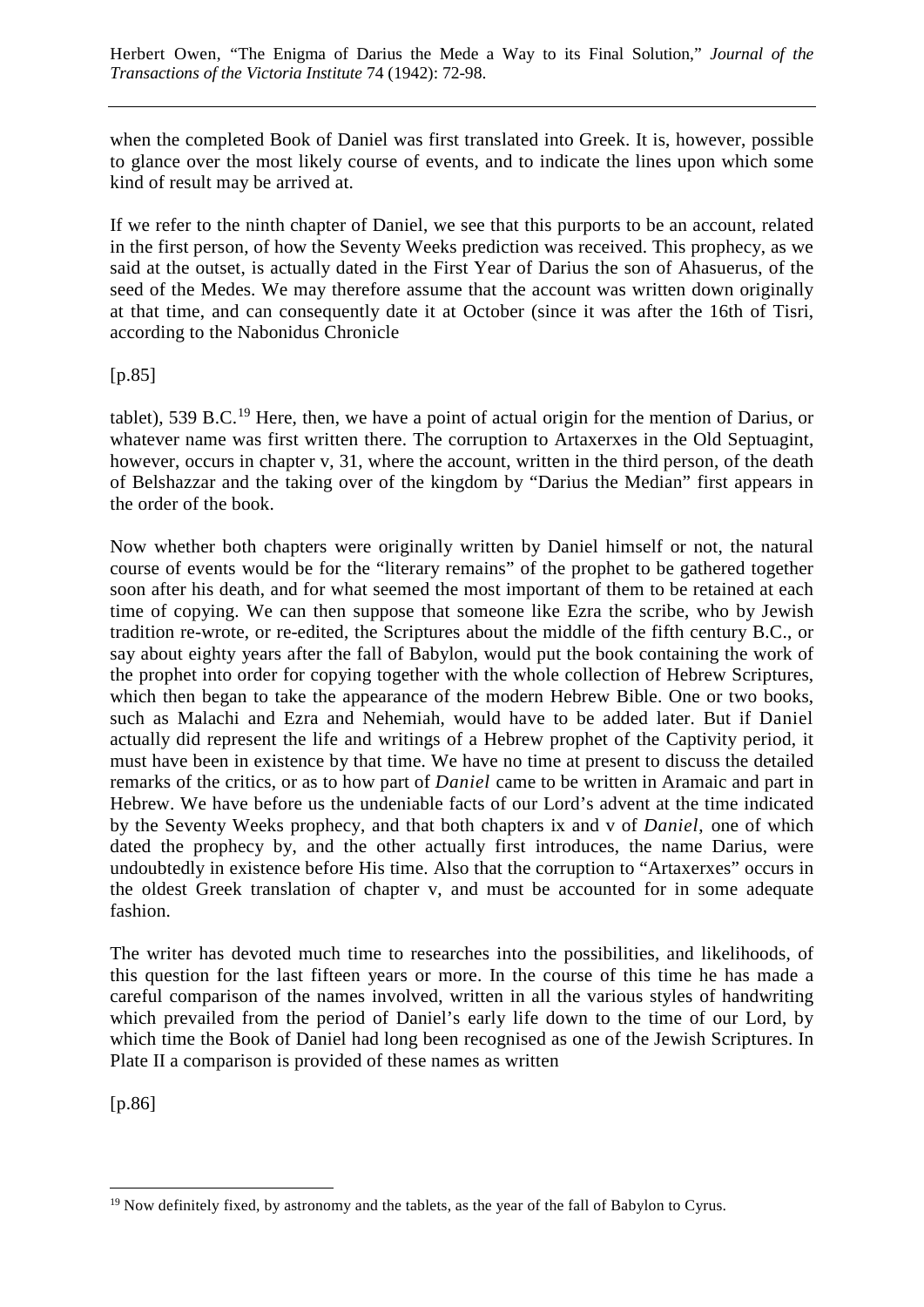in the characters of the Lachish Letters, the script used by the Jews just before the Captivity, and in the later "Aramaean" letters which the Jews adopted during the Captivity and afterwards developed into the Square Hebrew Alphabet. Those who examine this Plate carefully may be able to form some slight idea of the possibilities of mis-reading and corruption by later scribes, who can be supposed to have had no knowledge of the name "Ugbaru." When it is considered that there would be little evidence of the predictions in Daniel beginning to be fulfilled until the conquest of Persia by Alexander in 333-332 B.C―two hundred years after the fall of Babylon to Persia―when public interest in the book might be expected to be aroused, it will be realised that there would be considerable scope for the perishing and decay of early MSS. and the partial obliteration of original documents, however carefully preserved.

But we cannot assume that the original of Daniel v-vi, or ix, was written exactly in either of these two scripts. There was as much difference between the handwriting of different scribes in those days as there is to-day in the handwriting of various individuals. Besides this, it is conceivable that the first note of the vision may have been written in cuneiform, in which we are told that Daniel was trained. Again, the material of the original may have been a clay tablet, an "ostrakon," or potsherd, or even a wooden tablet, as it is doubtful as to how far papyrus would be accessible in Babylon in those days. The writing materials much influenced the character of the handwriting. All this has had to be carefully examined and weighed. These researches have been placed into the form of a book, which it is hoped will be published shortly. Perhaps it may be permissible for me to add now that I have formed the opinion that the original corruption occurred soon after the conquest of Persia by Alexander of Macedon, when it would first appear that some of the predictions of the Book of Daniel were coming true<sup>[20](#page-11-0)</sup> and it would therefore be likely that copies of the then ancient MSS. would tend to be multiplied. "Artaxerxes" was first mis-read, with "Darius, 62 and a Median" as an alternative reading. These corruptions could only occur in copying from an early script, one perhaps intermediate between the two illustrated in Plate II. The other readings of the Old Septuagint―"full of days," and "glorious in old age" ―could only have happened with a later script.

## [p.87]

The general condition of the Old Septuagint Version, loaded as it is with additions to and slight divergences from the text of the Hebrew-Aramaic Version, helps us to understand how these corruptions have occurred and that they are indeed progressive, as well as to realise that even in the Hebrew-Aramaic the exact wording of the original may not always stand. It is a striking possibility that the very plurality of corruptions may point, by their comparison, in their original scripts, to the true wording of a lost scripture.

With approval of the Chairman two additional slides (not here reproduced) were then shown and explained, viz., a slide showing the author's identification of the name "Ugbaru" in the Aramaean lettering for the Old Greek Septuagint Version of Daniel v, 31 (vi, 1 in the Greek), with the general course of the corruption which resulted in the present reading of that Version, and another illustrating the late Professor Pinches' comparisons between "Ugbaru" in Aramaean lettering and "Dareios" in the Old Greek lettering, with some further comparisons between "Ugbaru" and "Gubaru" with "Darius" in cuneiform, 5th century B.C. Aramaic, and 2nd century B.C. "Maccabaean coin" characters.

<span id="page-11-0"></span> <sup>20</sup> Cf. Daniel vii, 6; viii, 20-22; xi, 2-4.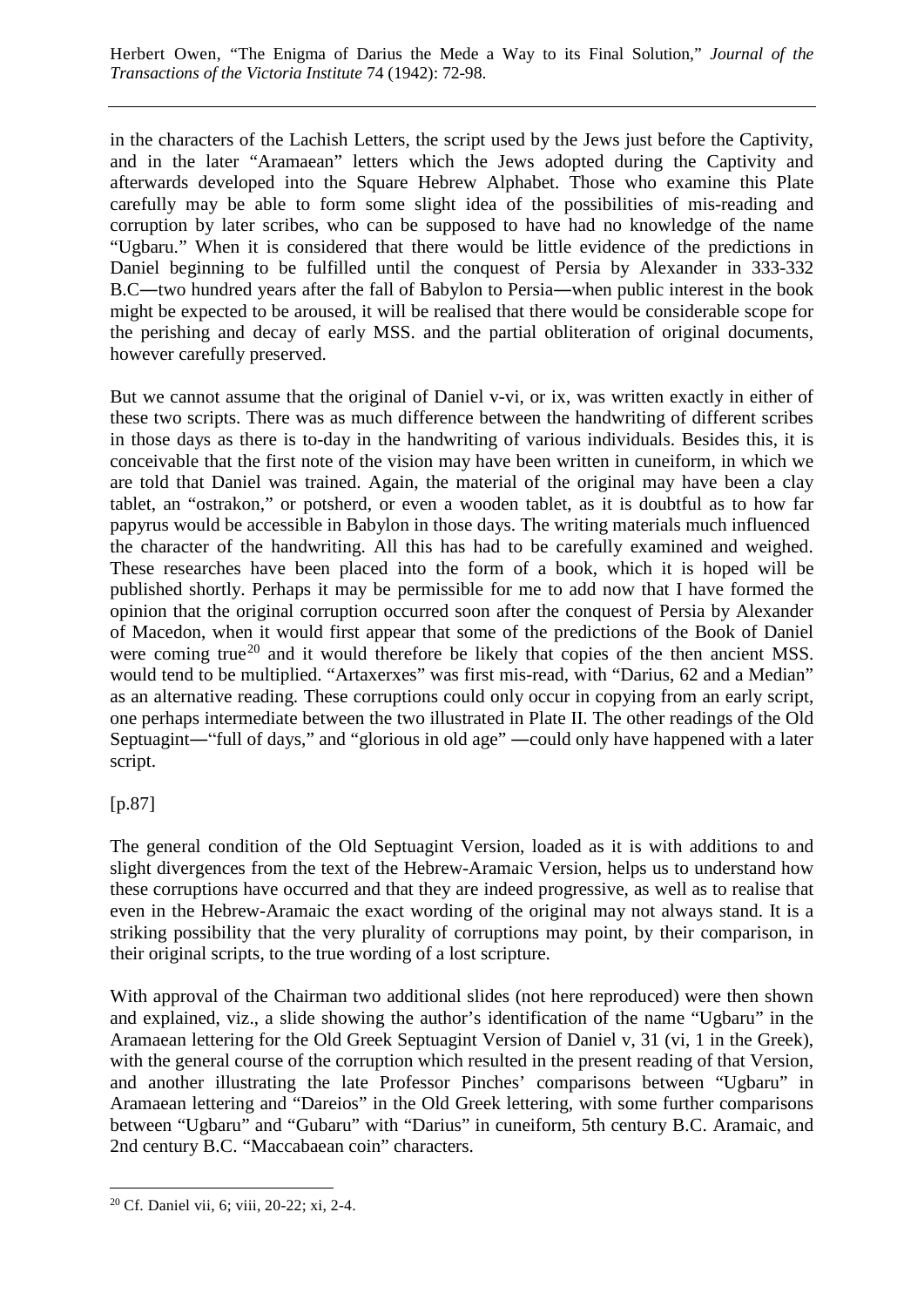These further explanations having exhausted the time, the meeting was closed with request for the comments of those present to be sent in writing and the following responded:

## **WRITTEN, DISCUSSIONS**

Sir FREDERIC KENYON (Chairman) wrote: The real gist of this paper lay, I think, in the two supplementary slides and the lecturer's explanation of them. I should like to congratulate him on his exceedingly ingenious palaeographical argument, showing how the name Ugbaru could give rise to the various corruptions which eventually led to the names Artaxerxes and (through the medium of Greek written boustrophedon) Darius, and to the phrases "full of days and glorious in old age." At the same time I could not but feel that this does not go far towards solving the real problem of "Darius the Mede," which is to account for the interpolation of a ruler between Belshazzar and Cyrus with sufficient power and duration of rule to appoint new satraps over the whole empire and to disgrace and put

[p.88]

to death some at least of them after the failure of their plot against Daniel.

To refer to a few points of detail: I do not think the reference in the second paragraph of the paper to the "Seventy Weeks" prophecy is really relevant to the lecturer's argument, and it contains some inaccuracies. The Seventy Weeks are not dated from the first year of Darius the Mede, but from the prophecy of Jeremiah, which in that year was explained to Daniel as meaning seventy weeks of years (i.e., 490 years) instead of seventy years. Further, the words Messiah the Prince "are an interpretation of the Authorised Version; the original has only" the (or "an") anointed one, the (or "a") prince." The prophecies referred to by Suetonius and Tacitus do not speak of a single ruler or person as coming forth from Judaea, but of persons or people, in the plural; and it should be observed that the time of which they speak is not that of the Nativity or of the Crucifixion, but of the period about A.D. 60-70. Altogether the calculation of the seventy weeks is too uncertain and too variously interpreted by scholars to be of any service; and it is outside the main purpose of the paper.

In the last sentence of the next paragraph, is not the word "however" misused? The original Greek version has the same reading, Cyrus, as Tbeodotion, so that one would expect "also" or "moreover." It might be added, however, that the versions of Aquila and Symmachus give the reading "Darius." It looks as if the Hebrew text from which the Septuagint translation was made in the 2nd century B.C. had "Cyrus," but that by the 2nd century A.D., when the version of Aquila was made, the reading "Darius" had crept in.

Mr. W. E. LESLIE wrote: At the opening of the paper the author links the problem of the identity of Darius with the evidential value of the great prophecy of Daniel ix. How is the genuineness of a prediction determined? It must be clear, and it must be recorded before the event could humanly be foreseen. One possible punctuation of the Daniel ix, passage gives a clear prediction. No one doubts that it was recorded before the Crucifixion could be foreseen by man. If the reference to Darius could be proved to be a blunder, and if the prophecy was therefore written after the time of Daniel,

[p.89]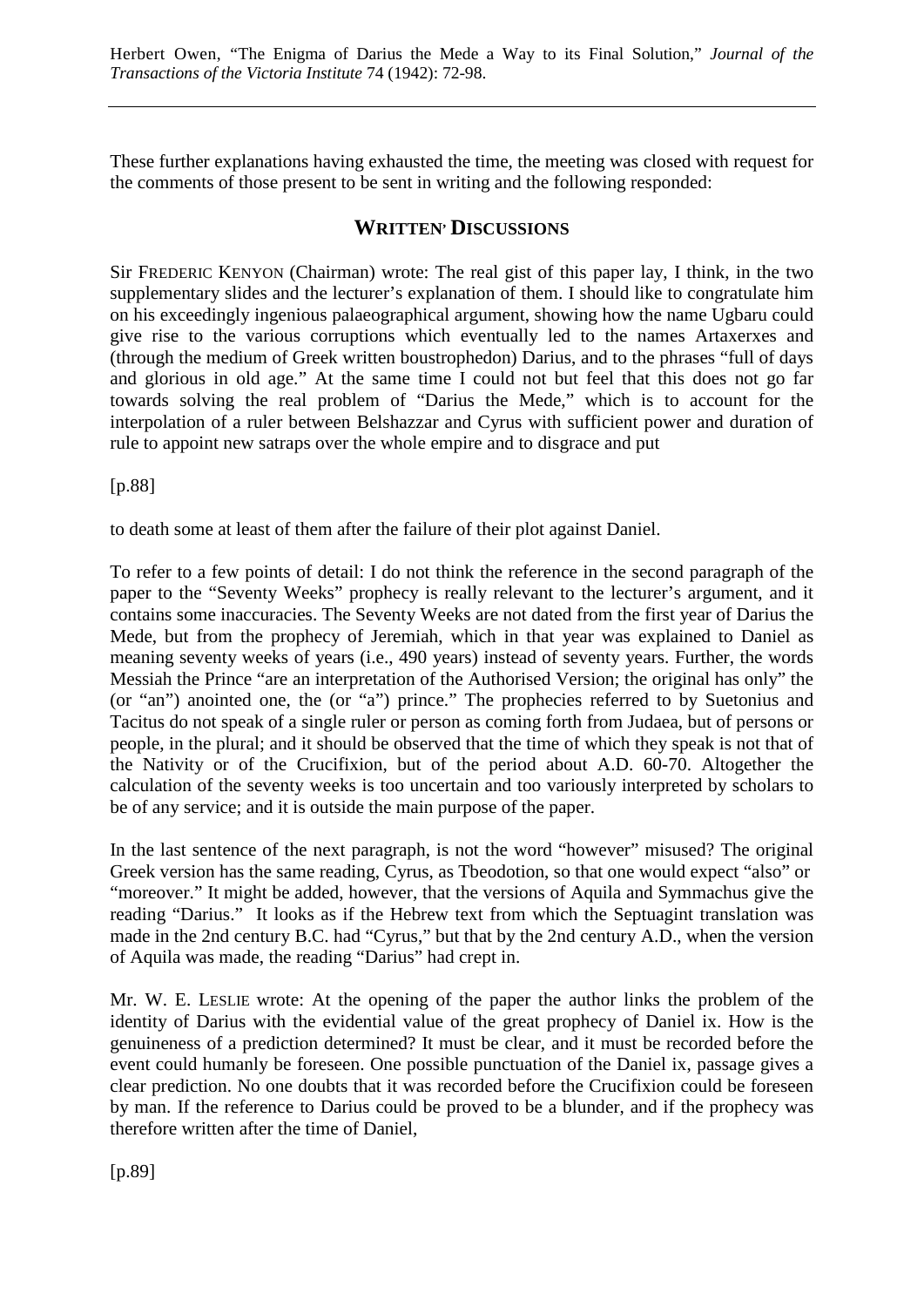that would not alter the fact that it was recorded long before the event.

While therefore the identification of Darius has interest for the archaeologist, it should be made quite plain that it does not affect the evidential value of the great prophecy.

From others who were not present at the meeting communications were received as follow:—

Mr. E. B. W. CHAPPELOW wrote: Mr. Owen's comprehensive and scholarly paper leaves little room for further comment, but the following points may possibly be of interest.

The problem seems to me to depend upon the degree of historicity with which the Book of Daniel may be credited.

Mr. Owen does not appear to hold the view, adopted by many, that it dates from the Seleucid period (not later than 164 B.C.) and that it was written to stimulate Jewish national resistance to the Hellenizing policy and active persecution of Antiochus Epiphanes, but if this is so, its strict historicity in the modern sense may well be doubted.

In such case it is questionable whether the author would have had access to native Babylonian sources except perhaps through the Greek of Berosus, who, nevertheless, as Dr. Pinches points out in *The Old Testament in the Light, etc*., was not always strictly impartial. That cuneiform was studied by the Greeks we know from existing tablets containing transcriptions of Sumerian and Semitic Babylonian words into Greek characters, and we know too that cuneiform, although naturally with a continually dwindling currency, was in use until the beginning of the Christian Era (see Pinches: *Greek Transcriptions of Babylonian Tablets*, and Sayee: *The Greeks in Babylonia, Proceedings of the Society of Biblical Archaeology*, March 12th, 1912.)

But would the intense opposition of the Jewish nationalist to things Hellenic have inclined him to use Greek texts?

If the author were a Mesopotamian Jew he might have used the native cuneiform sources; but again, if the purpose of the book was to stimulate Jewish resistance to Antiochus, we should rather have expected him to be in Palestine at the very heart of the struggle. Hence the possibility of confusion in historical detail cannot be dismissed.

[p.90]

Personally, I think that no historical personage fits Darius the Mede so well as Gobryas, and that Dr. Pinches's case still holds good. As Mr. Owen has pointed out, Dr. Pinches in the paper, which he quotes (*From World-Dominion to Subjection*), draws attention to the coincidence between the statement that Darius the Mede was pleased to set over the kingdom 120 satraps and that in the Babylonian Chronicle, as translated by himself, that "Gubaru, his (Cyrus's) govenor, appointed governors in Babylon."

In PSBA, Jan., 1916, Dr. Pinches published a contract or rather "sworn obligation," in which Gobryas is again mentioned as governor of Babylon (*Gubarru pih*ã*ât Babiliki*) as late as the fourth year of Cambyses, son and successor of Cyrus.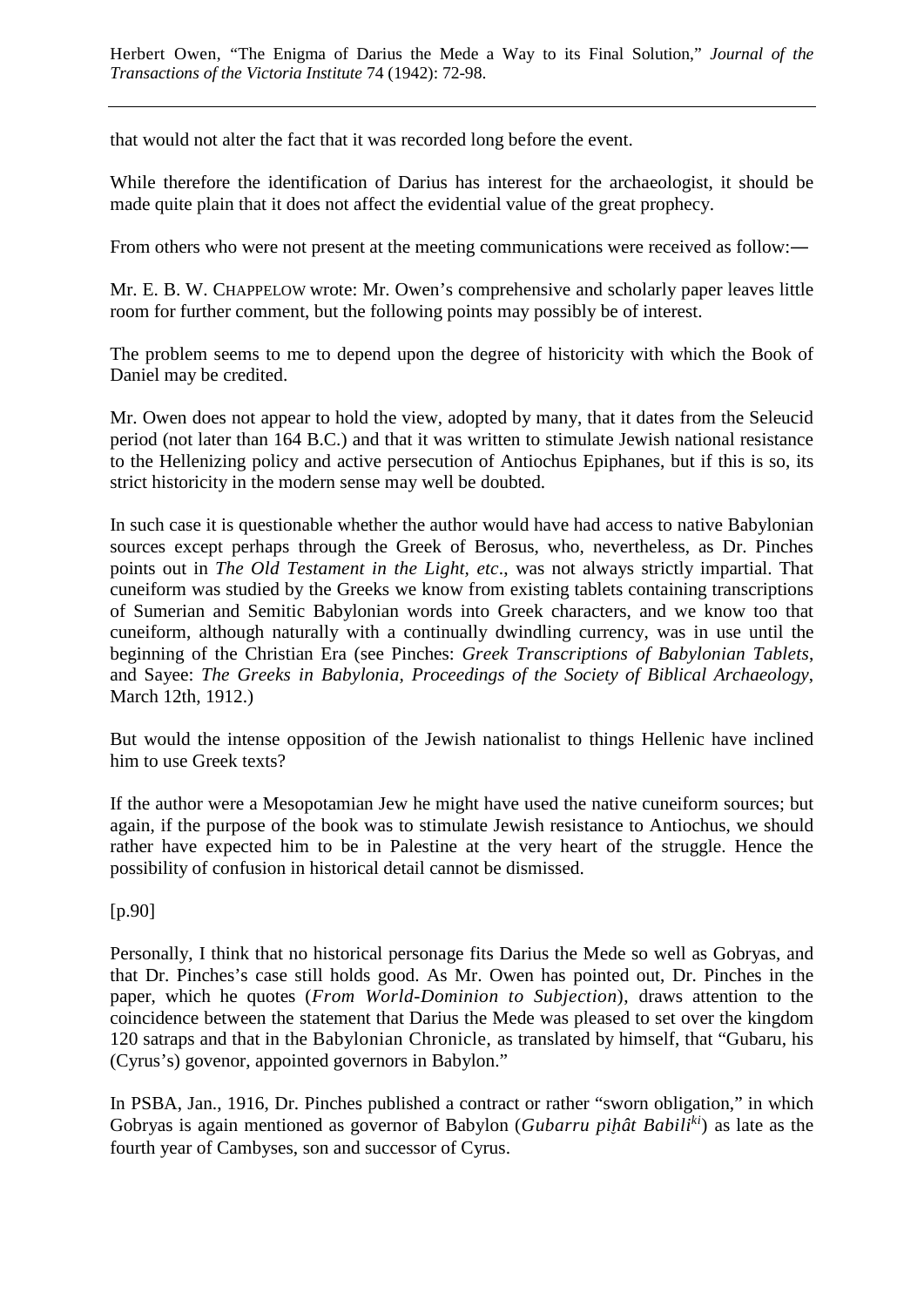The name is here written with  $\hat{\Sigma}$  (gu) and not  $\hat{\Sigma}$  (ug). As Cambyses is here designated "King of Babylon, king of countries," the text refers to his sole reign and not to any joint reign with Cyrus; it refers to Erech and not Babylon, and as the word used for governor is *pihâtu*, which means the function or territory of a viceroy as against *šaknu*, the usual term for a mere city prefect or governor, it would seem that Gobryas was viceroy of Babylonia, and not merely governor of Babylon the city, for a period of at least fourteen years. When he entered Babylon at the head of the troops of Cyrus he could accurately be described as having "received the kingdom" (on behalf of Cyrus), and, exercising the functions of viceroyalty for so many years, he might well in the popular mind have been regarded as a *de facto* king just as perhaps Belshazzar was. The probability that he was a Mede is sufficiently strong, as Gutium, of which he had been governor, was in Western Media, and it would have been natural for Cyrus to entrust the government of a province so important as the new province of Babylonia to a Persian or a Mede rather than to a Babylonian, an experiment which the kings of Assyria had tried and failed in.

If we accept the Book of Daniel as being of the Seleucid period and that, therefore, through the long period of time which had elapsed since the events narrated therein, its historicity must not be pressed too far, the suggestion put forward by Prof. H. H. Rowley (article on *Daniel in the Story of the Bible*, Vol. 1, 1938/9) that its author confused the capture of Babylon in 539 for Cyrus with that

[p.91]

in 520 by Darius the Great, who in this case would be Darius the Mede, is worthy of serious consideration.

Prof. Rowley makes another interesting suggestion, i.e., that the prototype of the hero of the stories in the book was the Daniel referred to by Ezekiel as renowned for wisdom and righteousness, and that the latter belonged to the remote past and is identifiable with the Danel of the Ras Shamra tablets (14th century B.C.), adding that perhaps the author of the Book of Daniel used very ancient floating stories of the wisdom of Daniel and combined them with material from traditional stories about Nebuchadrezzar and his successors.

The only book I have been able to consult on the Ras Shamra tablets is Schaeffer's Schweich Lectures for 1936. Schaeffer does not refer to the legend of Danel in the body of his text, but in note 198 on p. 96 he states that "In the Danel legend, the hero of the Ras Shamra poem, a Phoenician king who dispenses justice and protects the widow and the orphan (Ch. Virolleaud, *La Légende de Danel*, p. 93) may be compared with the famous Daniel the Judge whom Ezekiel xxviii, 3, sets before us in contrast to the vainglorious king of Tyre."

The Rev. Principal H. S. CURR wrote: Mr. Owen's paper has interested me very much. The identification of Darius the Mede is, as he says, one of the standing problems in the exegesis of Daniel, and it is impossible to have too much discussion regarding it, since only by such minute investigations can a satisfactory solution be reached. The quest is all the more worth while, since modern critical scholarship fastens on these references to Darius in Daniel as glaring examples of inaccuracy which go far to discredit the historical trustworthiness of the book and to lend support to the theory that it is a collection of edifying tales, and stirring predictions prepared during the persecutions of the Jews in the reign of Antiochus Epiphanes about the middle of the second century B.C. with the aim of sustaining the faith and constancy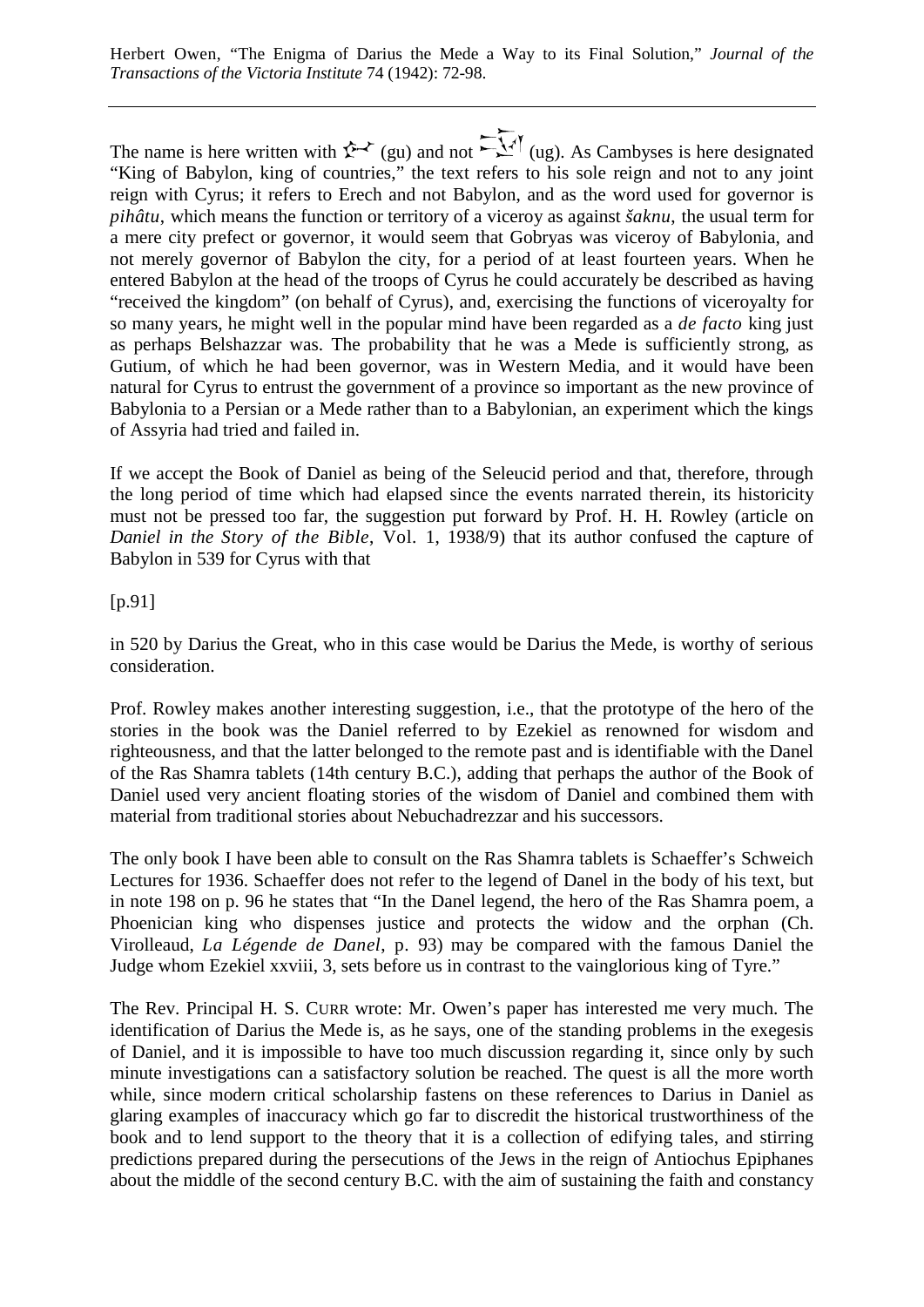of the pious in a time of trial. On that hypothesis the references to Darius are of no consequence, since the stories are only parables.

To the student who believes with Mr. Owen that "the Holy Spirit has always watched over the integrity of the Scriptures," the question assumes a very different complexion. It becomes

[p.92]

associated with the historical truth of the Bible. The paper clearly indicates the three lines along which it has been attempted to identify Darius with contemporary figures whose existence is certified by secular writers. None of these seem to command a preponderating degree of confidence and consent.

May we not repose more confidence in the author? The book abounds in archaeological detail, such as the list of musical instruments in 3: 5, 7, 10. As far as I am aware these have been tested and found to be accurate. It seems, then, feasible to suppose that such a gross mistake as giving a wrong or misleading designation to an important figure like Darius is most unlikely, especially in view of the fact that he is mentioned fairly often, and that his name is connected with that famous incident in which Daniel was Divinely delivered from the lions. It may seem rather extravagant to suggest that Daniel is quite as worthy of credence as the other sources of information on these remote days usually cited. It is true that it is hard to reconcile the evidence, but that is not unusual in dealing with historical narratives. The harmonising of the Four Gospels is far from easy. Again the reference to Cyrenius or Quirinus as Govenor of Syria in Luke ii, 2, presents difficulties as grave as those connected with the mention of Darius the Mede in Daniel. To my thinking, the Bible is always entitled to be treated as a first-class authority on historical matters. In short, our aim should be to reconcile secular history with Holy Scripture and not the reverse.

Mr. C. C. O. VAN LENNEP wrote: Surely the enigma of Darius the Mede could be more simply solved if the logical inferences from the facts as given in the Bible, and the Apocrypha, were followed to their fairly obvious conclusions, What are those facts? 1. Darius was a *Mede*; 2. He was the *son of Ahasuerus*; 3. He was 62 years old when Babylon fell, that is, when he was made king over the realm of the *Chaldeans*, or, as Daniel v, 31, has it, when he took the kingdom. 4. When Astyages died he was succeeded by Cyrus. The logical consequences of these facts are, amongst others, that Darius was a contemporary of the latter years of Nebuchadnezzar: that his father Ahasuerus must have been a full contemporary of that king of Babylon. The best known Mede-who was Nebuchadnezzar's

[p.93]

contemporary was the man whom history and the Apocrypha call Astyages, Nebuchadnezzar's brother-in-law. Astyages was king of the Medes. Thus the general position of Darius the Mede ("of the seed of the Medes") makes it seem fairly obvious that he was the son of Astyages. But if so, Astyages was "Ahasuerus." If Astyages was Ahasuerus, then, according to "Bel and the Dragon," Ahasuerus-Astyages was succeeded by Cyrus. Kings are succeeded by a son unless history explains otherwise; so Cyrus also was probably a son of Astyages-Ahasuerus. This would explain many enigmas; also it would involve that Darius the Mede was the brother, or half-brother, of Cyrus. Darius was no doubt the elder; he seems to have taken the kingdom of the Chaldeans either before, or jointly with Cyrus, probably the latter. I have gone into this matter very fully in my "Measured Times of the Bible," but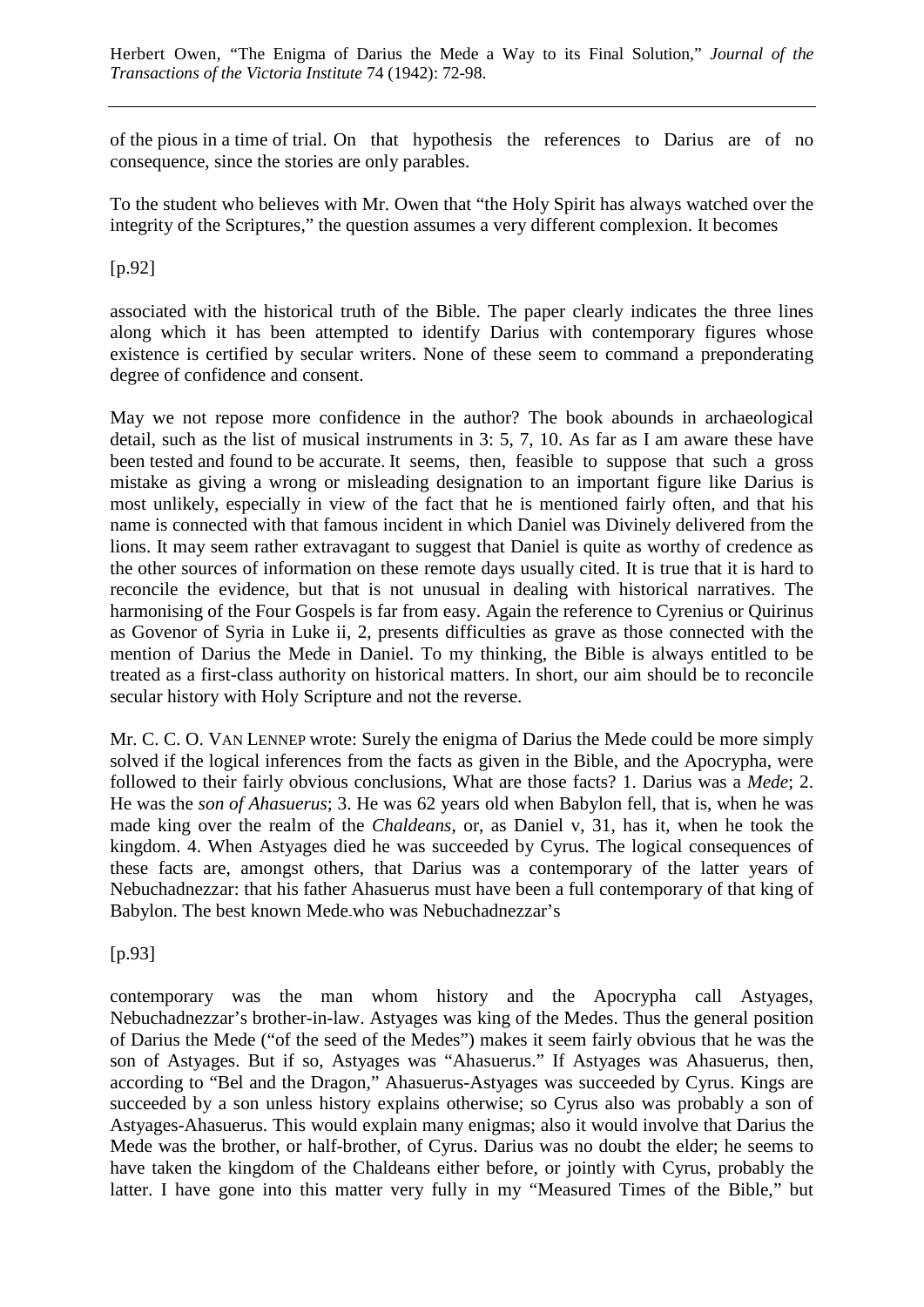shortly stated the foregoing facts and their inferences seem fairly conclusive as to who actually was Darius the Mede.

Major H. B. CLARKE wrote: There are one or two points which I think the lecturer has not taken account of.

First, it is perfectly clear Scripturally that the Medo-Persian Kingdom was double in its origin and that the Persian side came later, *vide* Daniel vii, verse 5, and viii verse 3.

Second. Also that there was a separate reign of Darius the Mede (chapter 11 v.1) which is noticed by the lecturer, but he has omitted the fact that this could not be contemporaneous with that of Cyrus, for in that year no decree on behalf of Israel had gone out, vide ch. 9 v. 2 and also Ezra 1 v. 1. That the reign of this Median king was a real one is shown in chapter 6. It is also to be noticed that during this reign, and indeed through the whole book of Daniel, it is "the law of the Medes and the Persians," whereas in Esther i, v. 19, this order is reversed.

I suggest, therefore, that a distinct Median kingdom is indicated and as an explanation would suggest that Darius is the same as Cyaxares who was 49 at his accession to the throne of Media and reigned 15 years. His reign would, therefore, be short—only two years in all—and I believe some copies of Ptolemy's Canon give Cyrus 9 year's reign, whereas others only give 7. The difference is thus accounted for.

[p.94]

## **THE AUTHOR'S REPLY**

To refer first to the Chairman's remarks, I should like to say that the apparent "inaccuracies" in my second paragraph are due to the exigencies of space.

The Seventy Years prophecy of Jeremiah, for the fulfilment of which Daniel asks in his prayer, Jeremiah xxv, 11 and 12, and xxix, 10, was received by Jeremiah in the first year of Jehoiakim (605-4 B.C.), and relates to the period during which the Jews "and the nations round about" (xxv, 9) should "serve the king of Babylon" until the punishment of that king and God's permission to return to Jerusalem (xxix, 10). To the fall of Babylon in 539 B.C., almost immediately after which Daniel must have made his prayer, it was about seventy years from the early part (see Daniel i, 1, and II Kings xxiv, 1, 2) of the reign of Jehoiakim (acceded 608 B.C.) when the Jews first began to fall under the power of the Babylonians. In the "first year of Darius the Median," then, the seventy years of Babylonian oppression of the Jews were almost over. From the destruction of the Temple in 587 B.C. it was just forty-nine years, or "seven weeks" of years. By analogy, apparently, a similar period of "seven weeks" figures as the first part of the new period of Seventy "Weeks" (Daniel ix, 25). The point of departure of the whole period is clearly stated―"from the going forth of a commandment (there is no restriction of the meaning of this word in the Hebrew, to the Divine word or commandment) to restore and to build Jerusalem." Such a commandment―*dabhar*―"word, matter or thing" ―undoubtedly went forth, according to Ezra vii, 7, in, or just before, the seventh year of Artaxerxes I, 458 B.C. Artaxerxes' decree included a command to appoint magistrates and judges whereas the previous decrees of Cyrus and Darius I (Ezra i and vi). relate to the rebuilding of the Temple rather than to the restoration of the city and polity of Jerusalem. The Authorised Version, following the Older LXX and Vulgate, places the "seven weeks" and "sixty-two weeks" consecutively, whereas the English Revised Version follows the Jewish punctuation, which did not exist until about A.D. 200-600 and which makes an "Anointed"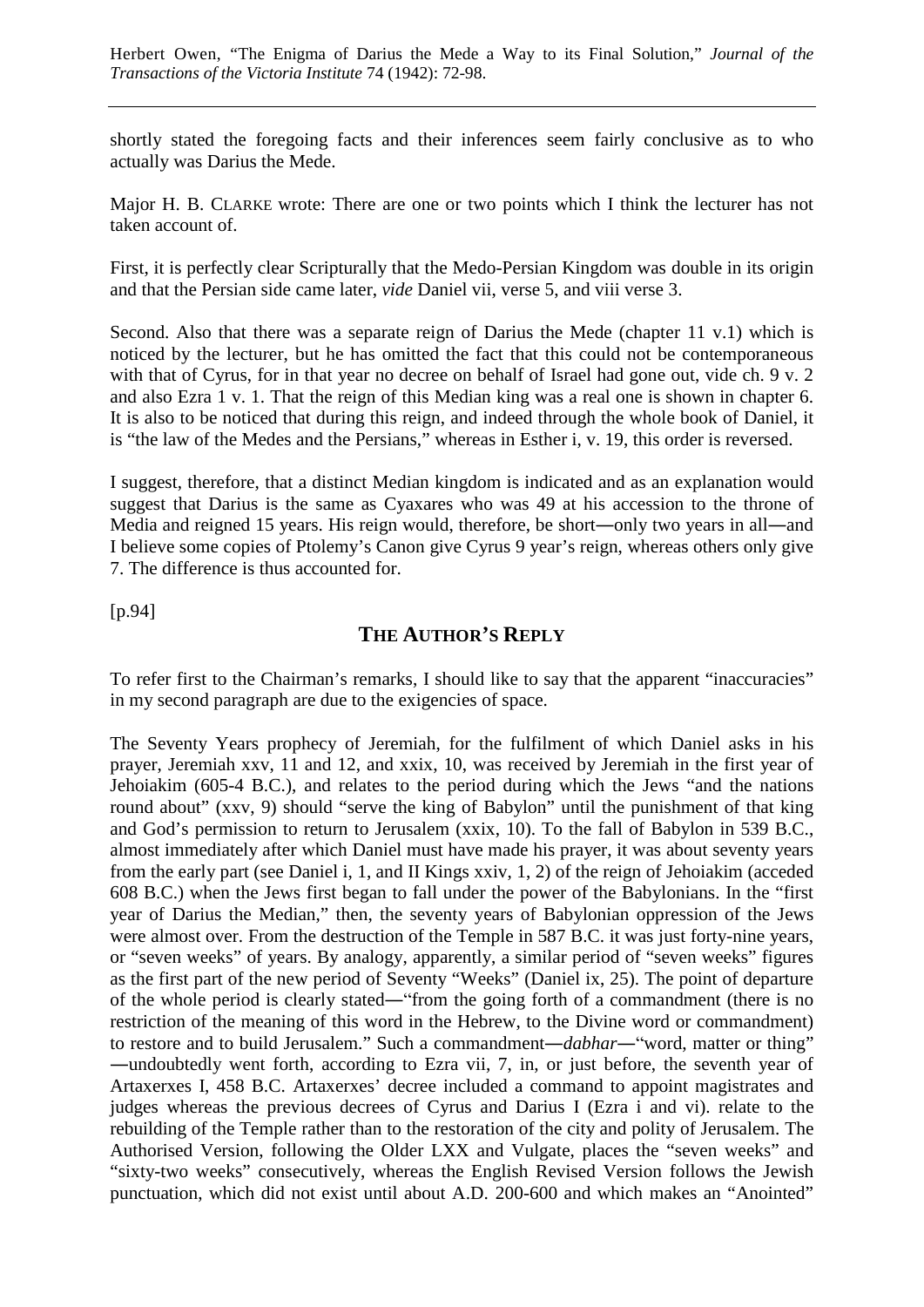appear at the end of the first seven weeks of the new period. 7 plus 62, i.e., 69 weeks of years, or 483 years, from 458 B.C. ended in A.D. 25-26. "In the midst" of the next, or "70th week;" in A.D. 29 or 30,

 $[p.95]$ 

Christ was crucified, "an Anointed One" was "cut off," through which supreme sacrifice the old ideas of sacrifice and oblation were abolished. The remaining particulars of Daniel ix, 26 and 27, could continue after the close of the 70th week without violence to the wording of the prophecy.

(2). The fact that "the Messiah the Prince" is without the definite articles "the" in the Hebrew surely does not preclude the possibility of "Messiah Prince" ("Anointed leader or captain") of Daniel ix, 25, being the origin of the Jewish expectation of the Messiah in our Lord's time.

(3). What Tacitus says is, "there was in most [of the Jews] a firm persuasion that in the ancient records of their priests was contained a prediction of how at this very time... rulers coming from Judaea were to acquire universal empire." Surely this, combined with Suetonius' statement that this "firm persuasion" "had long prevailed through all the East," justifies the inference that, through their long associations with the Jews (see Josephus), the Romans of the first century A.D. had acquired vague notions of the promises of the Hebrew prophets that the kingdom of God would one day extend throughout the world which, combined with what they heard of the actual expectation of the Messiah, and perhaps about the Christians, led these writers to speak in this way of world rulers coming out of Judaea? *Daniel* was apparently the only basis for any calculation of likely *dates*.

(4). The word "however" was inserted in the last sentence of paragraph 3, to suggest briefly that it is remarkable that Theodotion and the Old Septuagint should agree in Daniel xi, 1, whereas, as is about to be shown, they disagree in important respects in the other two "Darius" datings (v. 31 (in the Hebrew vi, 1), and ix., 1).

In regard to Sir Frederic's main point, I should like to say that, quite apart from the palaeographical argument, which appears to me decisive, I have endeavoured to judge of the matter with a proper use of controlled imagination. Here was Ugbaru, the "Assyrian" Perso-Mede Governor of the old Assyrian territory of Gutium, invested like a kind of "military dictator" for this short and highly dangerous period of the change of governments—seventeen days―with power the very object of which was to establish the authority of the fresh rulers. Gobryas―if we may trust Xenophon's picture

[p.96]

to this extent―had an intimate knowledge of the *personnel* of the New Babylonian kingdom. His new appointments—the "reorganisation"—would naturally be started upon quickly. Passion would run high among those who were disappointed and had hoped for higher preferment. There is no necessity for the whole operation of the appointments to have been carried out in detail within the seventeen days. We are merely told: "It pleased Darius" to make them. The "historical" events of this chapter vi are really only the appointments, actual and intended (verse 3), the jealous plot and cunning scheme sprung by the most influential of the "satraps" upon an inexperienced autocrat: for the rest, Eastern ruthlessness and swiftness of execution-which has parallels even among Westerners in our own days. After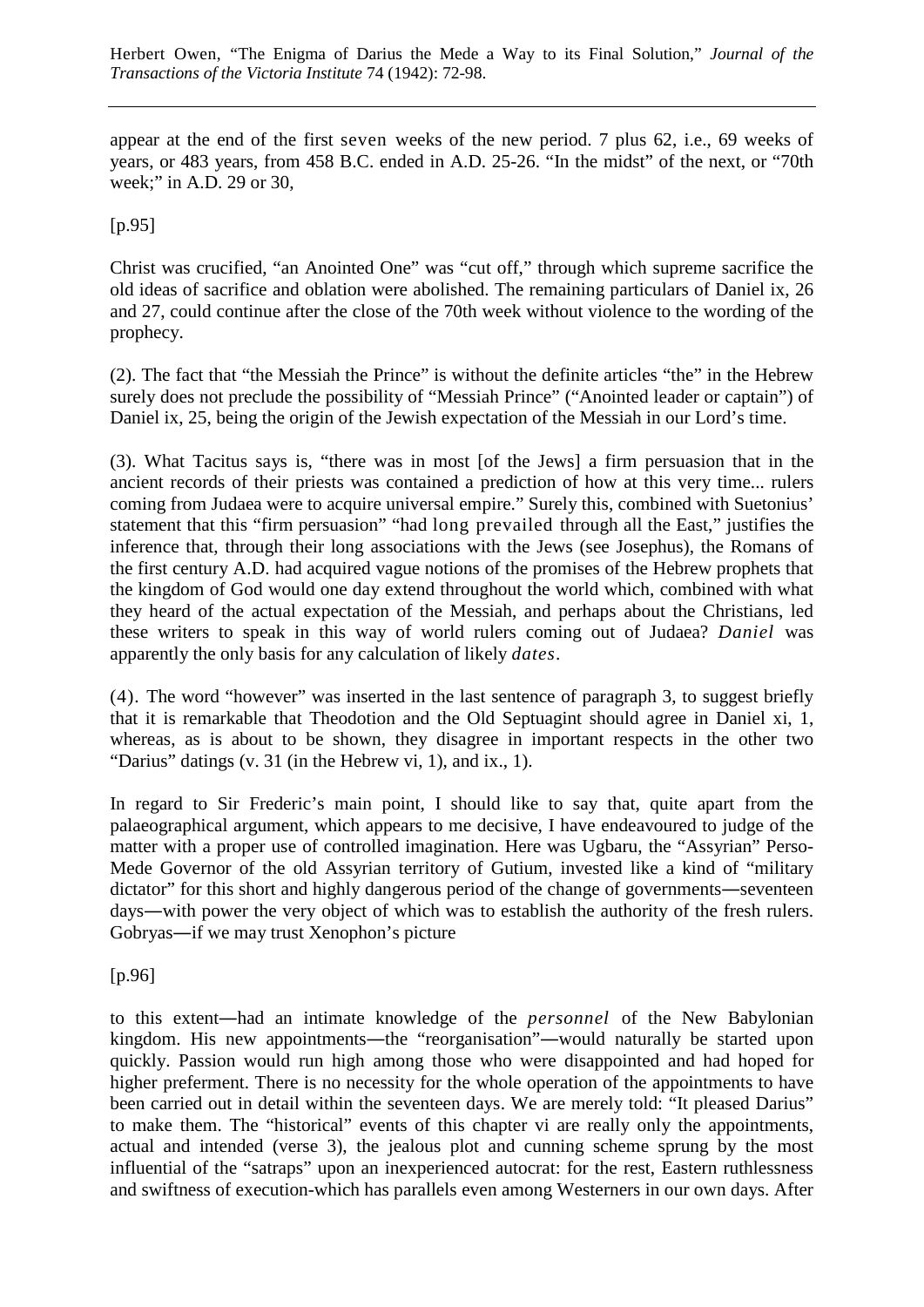the deliverance, we only read that the king issued the decree favouring the God of Daniel, and the statement "this Daniel prospered in the reign of Darius, and in the reign of Cyrus the Persian." That is all.

With regard to Mr. Leslie's point, according to the Bible the genuineness of a predictive prophecy is proved by its fulfilment. Punctual fulfilment shows a more than human prescience and thus demonstrates the existence of God. (See Isaiah xlviii, 3 and 5, *et passim*.) A satisfactory identification of Darius the Mede will surely enhance the value of Daniel ix as a genuine prediction of Christ, and not a fictitious one relating to Antiochus IV only.

With most of the interesting phases touched upon by Mr. Chappelow and Principal Curr I am dealing, I hope adequately, in my book. The acceptation of the theory of the absolute origin of *Daniel* in Maccabaean times always strikes me as a confession of failure to solve the main historical problems of that book. Belshazzar, whose existence was denied for many years, is now a commonplace personality of Babylonian history. Daniel dubs him "the king." Archxology has brought much knowledge to light that has not yet been assessed at its true values. The canonical Biblical books still aid much in the interpretation of cuneiform texts, and their historical integrity still proves of higher worth than many non-Biblical sources.

"Ugbaru" and "Gubaru" of the Nabonidus Chronicle tablet, and the "Gobryas" of Xenophon seem to mean the same person. The Gobryas of Herodotus cannot be the same if Mr. Sidney Smith,

## [p.97]

M.A., and a few other Assyriologists are right in reading line 22 of Column III of the tablet as "Ugbaru died." If, however, that reading may be considered an open question, we may profitably note that Darius I describes Gobryas in the Behistun Inscription as "a Persian." On the tomb of Darius, Gobryas is described as "a Pateischorian." Pateischoria, however, was not in the distinctively Persian territories of the times (Parsua, Parsumash, and Parsa), but rather in the Median.[21](#page-18-0) Xenophon calls his Gobryas "an Assyrian"―his term for "Babylonian," but could there not be an Assyrian "*of the seed of* the Medes"? The mixing of their seed was one cause of the fall of the Assyrians proper. To the Jew the earliest Persians were all of the race of Madai of Genesis x, 2, that is to say, "Medes." Herodotus frequently, when speaking of the Persian army, refers to them as "the Medes." As "Assyrian" Governor of Gutium Gobryas might well have adopted the more Semitic form "Ugbaru" for his name.

In regard to Mr. Van Lennep's remarks on Astyages, there seems to be no authority but Xenophon's romance for any son of his. Herodotus says that Cyrus was son of Mandane, daughter of Astyages, and of Cambyses, whose fatherhood is attested to by the cuneiform sources also. Ctesias' account seems hopelessly confused.

I agree with Major Clarke that the Persian kingdom came into conspicuous prominence later than the Median. On all the facts, however, I do not think that "Darius," whoever he was, could have been absolute ruler of Chaldea for longer than the seventeen days, even if he was Governor of Babylonia until much later. It seems obvious that Cyrus would issue his decree of tolerance and peace immediately upon his entry, otherwise he would lose every advantage of it. And the Nabonidus Chronicle tablet tells us that Cyrus entered Babylon on the 3rd Marcheswan―seventeen days after Ugbaru's entry on the 16th Tisri (Smith). "Ugbaru" was

<span id="page-18-0"></span> <sup>21</sup> See *The History of Early Iran*, by G. G. Cameron, 1935, pp. 171-173.